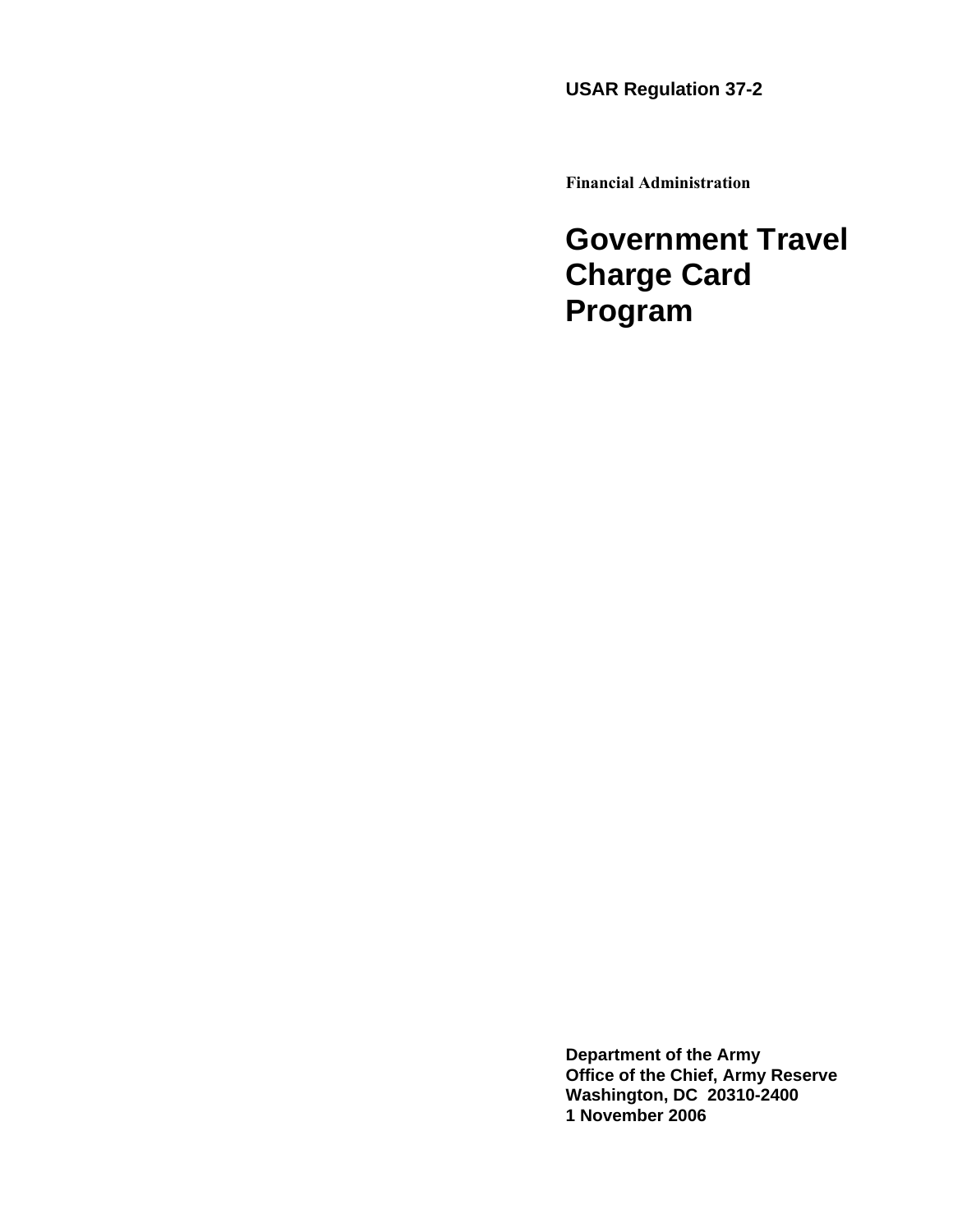# *SUMMARY OF CHANGE*

# **USAR Regulation 37-2 Government Travel Charge Card Program**

# *Specifically, this revision dated 1 November 2006 -***.**

- Adds advance conference/registration fees (para 1-7).
- Adds use of the Card when mobilized/deployed (para 1-8).
- Adds Agency Program Coordinator (APC) training (para 1-14).
- Adds travel charge card limits (para 2-3).
- Renumbers credit check paragraph (para 2-4).
- Adds Security Clearance (para 4-3).
- Deletes Appendix D (GSA Contractor Traveler Reimbursement and Payment Responsibilities).
- Changes Appendix E (Delinquency Management) to Appendix D.
- Deletes Appendix F (Army Reserve Internal Movement of Cardholders).

# *This revision dated 1 August 2005 -*

- Adds mandatory split disbursement for civilians and military. (para 1-8).
- Adds credit check. (para 2-3).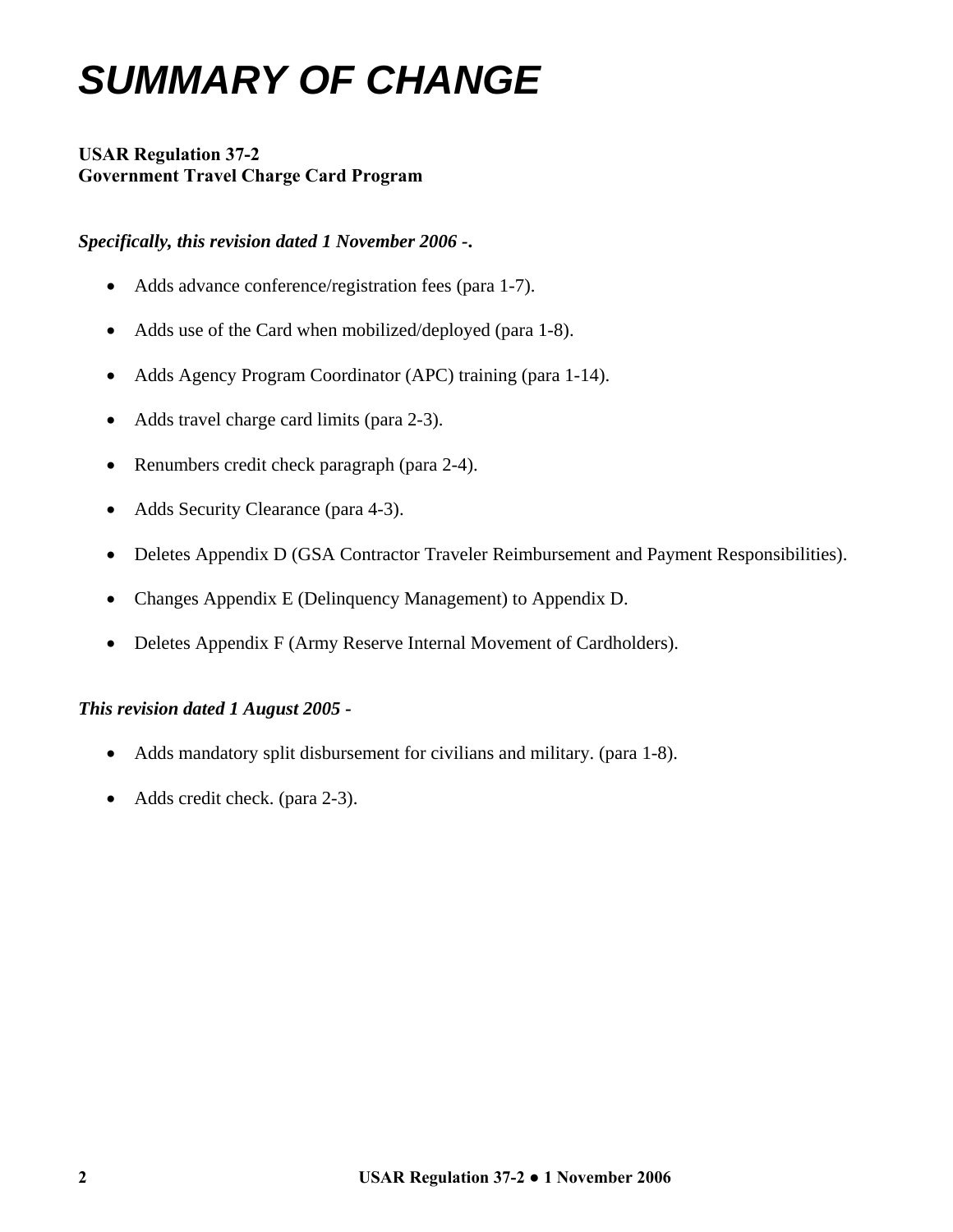# **Financial Administration GOVERNMENT TRAVEL CHARGE CARD PROGRAM**

For the Commander:

OSCAR R. ANDERSON Brigadier General, US Army Chief of Staff

Official:

CHARLES E. PHILLIPS, JR Colonel, GS AR G-2/6

**History.** This is the third printing of USAR Regulation 37-2. It was originally published 1 May 1998.

**Summary**. This regulation contains guidance and procedures for establishing and operating a Government travel charge card program. It also regulates the use of the Government travel charge card. It is the responsibility of commanders/supervisors at all levels to ensure compliance with this regulation.

**Applicability**. This regulation applies to the US Army Reserve Command (USARC) Headquarters, Major Subordinate Commands (MSCs), USAR installations,

Department of Army civilian employees, and all US Army Reserve (USAR) units and soldiers under the command and control of the USAR. This regulation impacts on unit readiness. Local reproduction is authorized. A link to this regulation and other Command publications is on the USARC INTRANET website at [https://usarcintra.](https://usarcintra/)

**Proponent and exception authority.** The proponent of this regulation is the Army Reserve (AR), G-8. The AR G-8 has the authority to approve exceptions to this regulation that are consistent with law and regulations. The AR G-8 may delegate this approval authority, in writing, to a division chief under his/her supervision within the proponent agency in the grade of colonel or the civilian equivalent.

**Army Management Control Process.** This regulation contains management control provisions and identifies key management controls that must be evaluated.

**Suggested improvements.** Users are invited to send comments and suggested improvements on DA Form 2028 (Recommended Changes to Publications and Blank Forms) directly to the Commander, US Army Reserve Command, (AFRC-COF-O), 1401 Deshler Street, SW, Fort McPherson, GA 30330-2000.

**Distribution: A**

**\***This regulation supersedes USAR Regulation 37-2, 1 August 2005.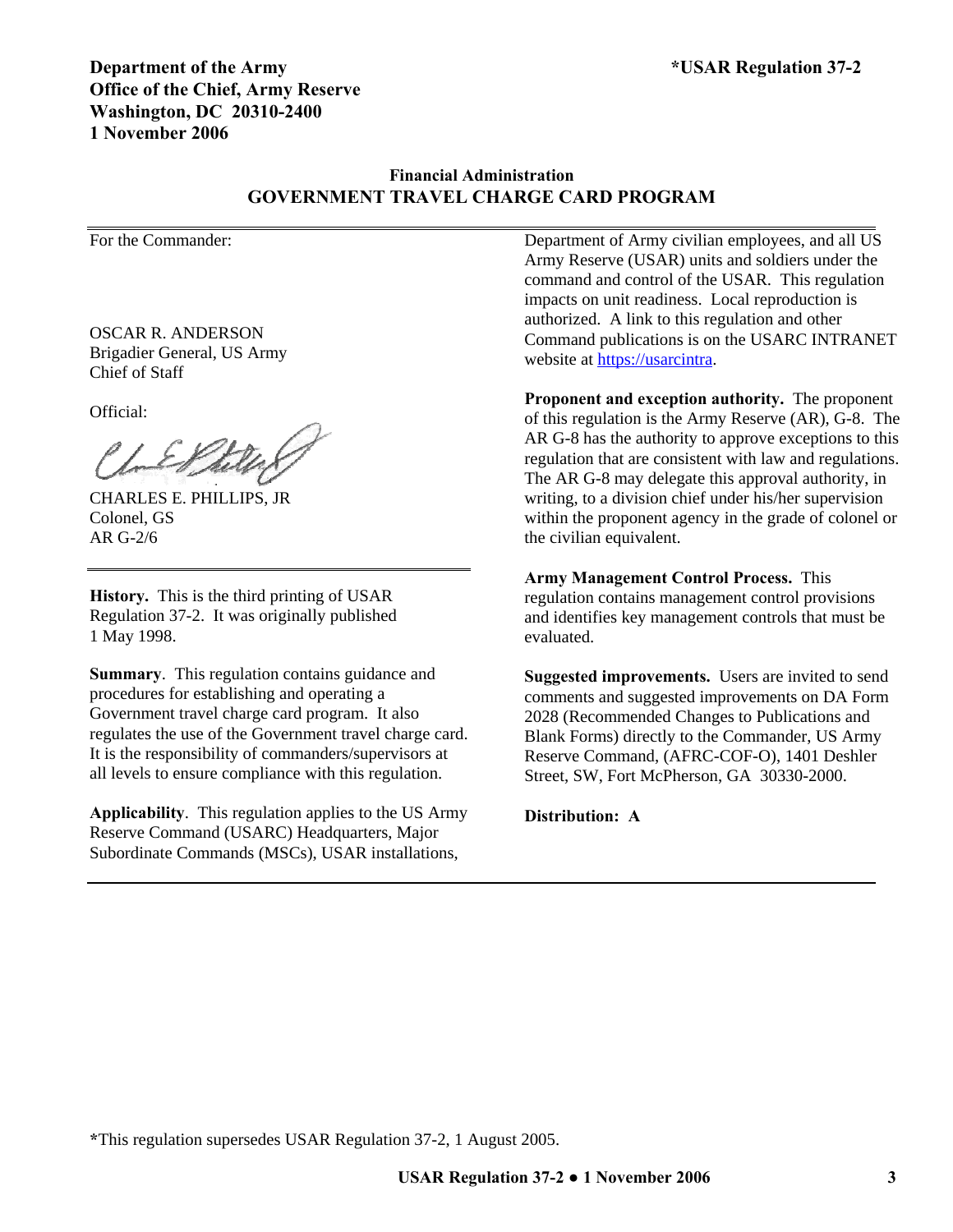# **CONTENTS** *(listed by paragraph and page number)*

# **Chapter 1 General**  Purpose • 1-1 References • 1-2 Explanation of abbreviations • 1-3 Responsibilities • 1-4 Proper use of the Travel Charge Card • 1-5 Proper use of the Card to purchase airline tickets for inactive duty training (IDT)  $\bullet$  1-6 Advance conference/registration fees • 1-7 Mobilization/deployed • 1-8 Prompt payment of charges • 1-9 Split disbursement • 1-10 Command involvement • 1-11 Eligibility • 1-12 Cardholder training • 1-13 Agency Program Coordinator (APC) training • 1-14

# **Chapter 2**

# **Management Controls**

Travel card management controls • 2-1 Types of travel card accounts • 2-2 Card limits • 2-3 Credit check • 2-4 Travel advances for non-cardholders • 2-5 ATM cash withdrawals for cardholders • 2-6 Retail purchases • 2-7 Delinquencies and unauthorized charges • 2-8

# **Chapter 3**

# **Agency Program Coordinator (APC) Requirements**

APC program management information • 3-1 Processing applications • 3-2 Reports • 3-3 Misuse • 3-4 Transferring accounts • 3-5

# **Chapter 4**

# **Disciplinary and Adverse Action**

Military personnel • 4-1 Civilian personnel • 4-2 Security Clearance • 4-3

# **Appendixes**

- A. References B. Sample Delinquency Memorandums
- C. Travel Charge Card Program Management Control Evaluation Checklist (website)
- D. Delinquency Management

# **Glossary**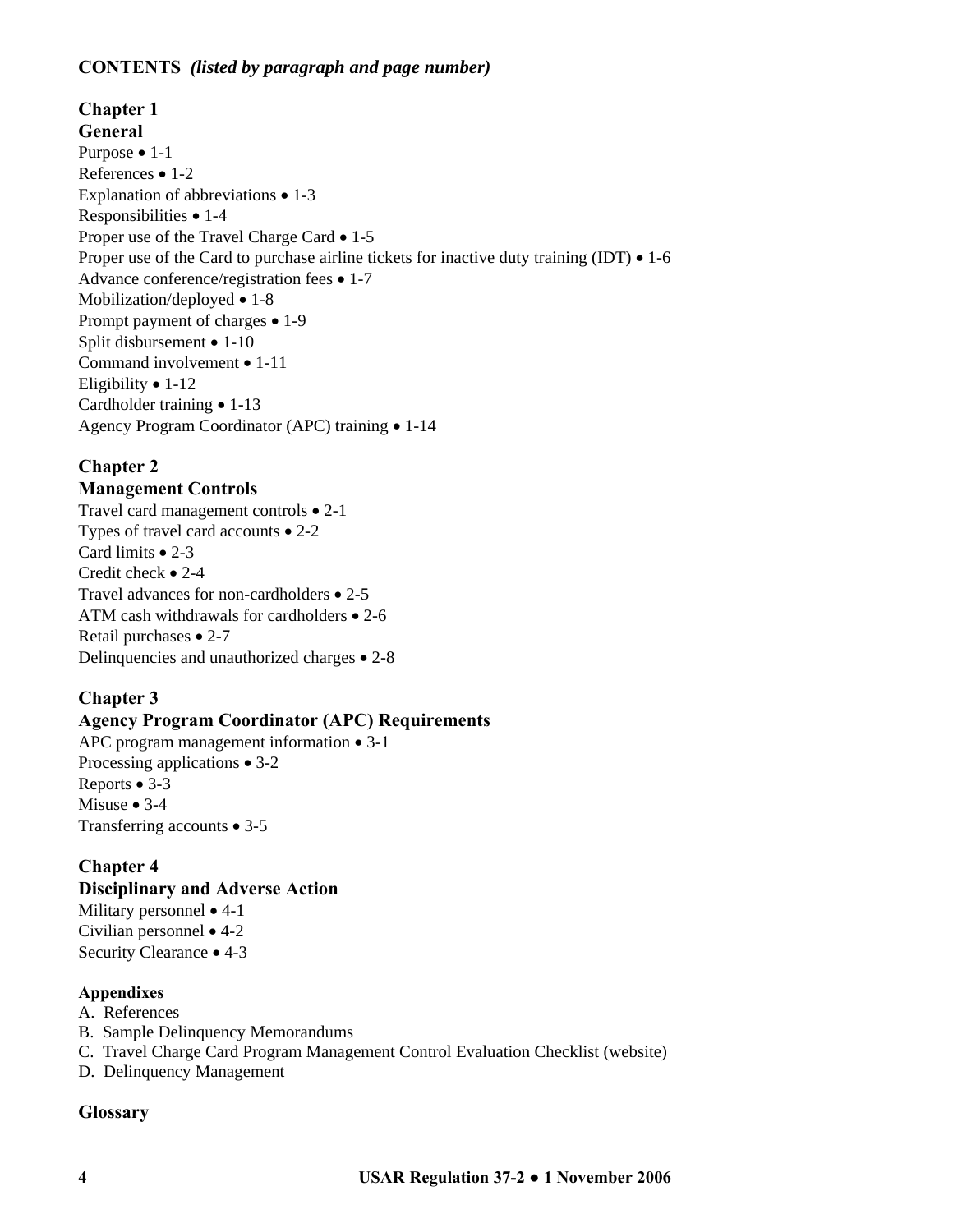# **CHAPTER 1 General**

## **1-1. Purpose**

The purpose of this regulation is to establish an Army Reserve Government Travel Charge Card Program. It also regulates the use of the Government travel charge card (herein referred to as the "Card") by limiting the use of the Card to cover expenses incurred during official travel. The Card provides Army Reserve travelers with safe, effective, commercially available methods to pay expenses incidental to official travel, including cash advances. The Card improves cash management for the U.S. Treasury, reduces traveler administrative burdens and provides better service to travelers.

## **1-2. References**

Required and related publications and prescribed and referenced forms are listed in appendix A.

# **1-3. Explanation of abbreviations**

Abbreviations used in this regulation are explained in the glossary.

#### **1-4. Responsibilities**

a.*General Services Administration (GSA)*.The GSA writes, revises, and negotiates the terms of the contract for the Card.

 b. *Department of Defense (DOD) Comptroller (Under Secretary of Defense-Comptroller)*. The DOD Comptroller is responsible for the overall DOD Card program.

c. *Defense Finance and Accounting Service (DFAS)*. The DFAS establishes and implements Card policies and procedures and works with GSA to resolve contract problems.

d. *Assistant Secretary of the Army Financial Management and Comptroller (ASA FM&C)*. The ASA FM&C establishes Army policy and procedures for the Card.

 e. *Army Program Manager (APM)*. The APM is the Director for Financial Reporting and Internal Review, Office of the Deputy Assistant Secretary of the Army (Financial Operations). The APM -

(1) Issues Army operating instructions and exercises management oversight.

(2) Represents HQDA with Major Army Commands in all program management matters, to include policy and procedures, management problems and issues, and contractor problems.

(3) Represents the Army in all program management matters with the Office of the Under Secretary of Defense (Comptroller), to include program policy, procedures, and operations.

f. *Army Reserve Program Manager (ARPM)*. The ARPM is assigned to the Chief Financial Manager Office, the Chief, USAR Accounting. The ARPM will -

(1) Implement ASA (FM&C) instructions and notify ASA (FM&C) of problems in operating the Card.

(2) Implement policy and procedures established by the Army Reserve, and inform the Army Reserve Commander of any problems with the management of the Card.

g.*USARC subordinate commands and activities.* The Major Subordinate Commands (MSCs), and Direct Reporting Activities, commanders and supervisors will -

(1) Administer the Card at an organizational level and manage delinquency or abuse by assigned cardholders.

(2) Appoint and identify primary and alternate agency program coordinators (APCs) in writing to the contractor.

(3) Ensure that all assigned cardholders receive training and understand their responsibilities in accordance with this regulation.

(4) Take appropriate action when assigned personnel are delinquent.

h. *Agency program coordinators (APCs)*. The APCs will -

(1) Act for the commander and be responsible for administering the Card.

(2) Generate reports using the Electronic Accounting Government Ledger System (EAGLS), provided by Bank of America. Analyze reports and inform the commander or supervisor of any problems with the Card.

(3) Provide appropriate written notification to the cardholder's supervisor within 5 working days after receipt of a delinquency report. Use the sample memorandums at appendix B to provide delinquency information.

(4) Keep card application on file.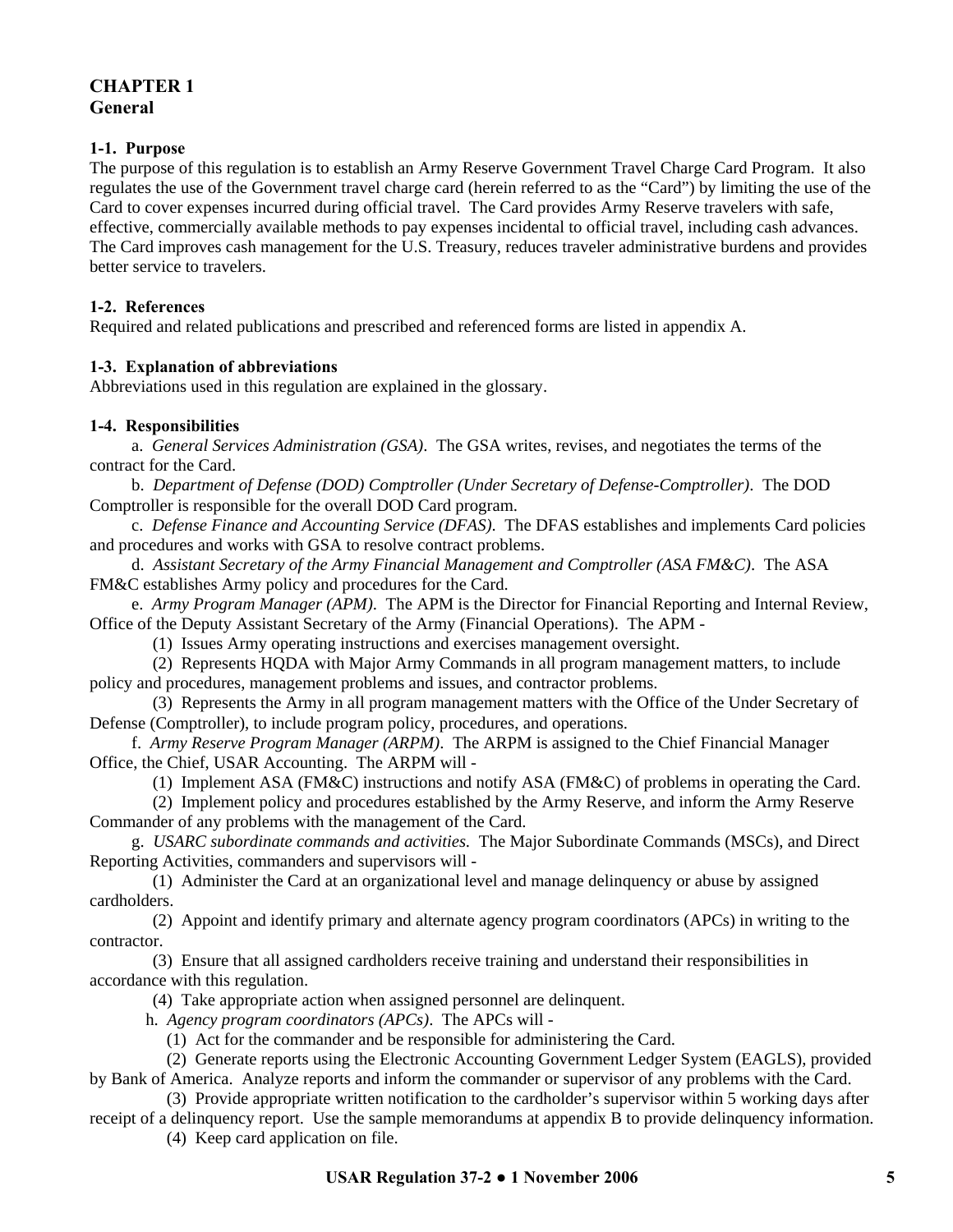(5) Keep cardholder's Statement of Understanding (SOU) on file for record. There are two types of

SOUs:

(a) Military - USAR Form 89-1-R, Government Travel - Military Personnel Statement of Understanding.

(b) Civilians- USAR Form 89-2-R, Government Travel - Civilian Personnel Statement of Understanding.

(6) Ensure cardholders are provided initial training on the proper use of the card at issuance and refresher training yearly.

(7) Conduct in- and out-processing of cardholders for those entering and leaving the organization.

(8) Explain to cardholders that they must abide by the terms and conditions contained in the cardholder agreement with the contractor and in the SOU.

# **1-5. Proper use of the Card**

The "Travel and Transportation Reform Act (TTRA) of 1998" (Public Law 105-264) stipulates that the Government-sponsored, contractor-issued travel card will be used by all US Government personnel, civilian and military, to pay for costs incident to official business travel, including airline tickets. Individuals who do not have an Individually Billed Account will continue to use the Centrally Billed Account for transportation costs and are authorized an advance of travel entitlements.

a. Personnel exempted from mandatory use of the Card.

- (1) Employees who have an application pending for the Card.
- (2) Individuals traveling on invitational travel orders.
- (3) New appointees to civil service.

(4) Members of the Reserve Officer Training Corps and military personnel undergoing initial entry or initial skill training prior to reporting to their first permanent duty station.

(5) Military personnel and civilian personnel who are denied Cards or whose Cards have been canceled or suspended for financial irresponsibility or for other specific reasons. This exemption does not apply to the military and DOD civilians who are denied a Card because they do not accept the terms and conditions of the cardholder agreement, and refuse to sign the account application form.

- (6) Hospital patients.
- (7) Prisoners.

(8) Such military or DOD civilian personnel as approved by the Head of a DOD Component during:

- (a) A period of war.
- (b) A national emergency declared by the President or Congress.
- (c) Mobilization, deployment or contingency operations.

(9) Military or civilian personnel traveling to or in a foreign county where the political, financial, or communications infrastructure does not support the use of the Card.

(10) Military or civilians whose use of the Card, due to operational, security, or other requirements of mission, would pose a threat to national security, endanger the life or physical safety of themselves or others, or would compromise a law enforcement activity.

(11) Direct and indirect hire foreign nationals.

(12) Individuals employed or appointed on a temporary or intermittent basis, upon a determination by the individual's supervisor or other appropriate official that the duration of the employment or appointment, or other circumstances pertaining to such employment or appointment, does not justify issuance of a Card to such individual.

(13) Military and civilian personnel in a Permanent Change of Station status (PCS). If temporary duty (TDY) is in conjunction with the PCS, the Card can be used for the TDY expenses. The loosing organization should deactivate the Card to coincide with the end of the TDY.

(14) Individuals who travel infrequently (upon determination by their commander or other appropriate official that anticipated travel does not warrant issuance of a Card to such an individual. For example, an individual that is anticipated to travel less than twice a year or for only a few days may not warrant a Card).

(15) Individuals who decline to have the Card for religious reasons can request a waiver to be considered a non-cardholder.

b. The GSA has exempted the following classes of expenses from mandatory use of the Card:

- (1) Those incurred at a vendor that does not accept the government-sponsored, travel card.
- (2) Laundry/dry cleaning.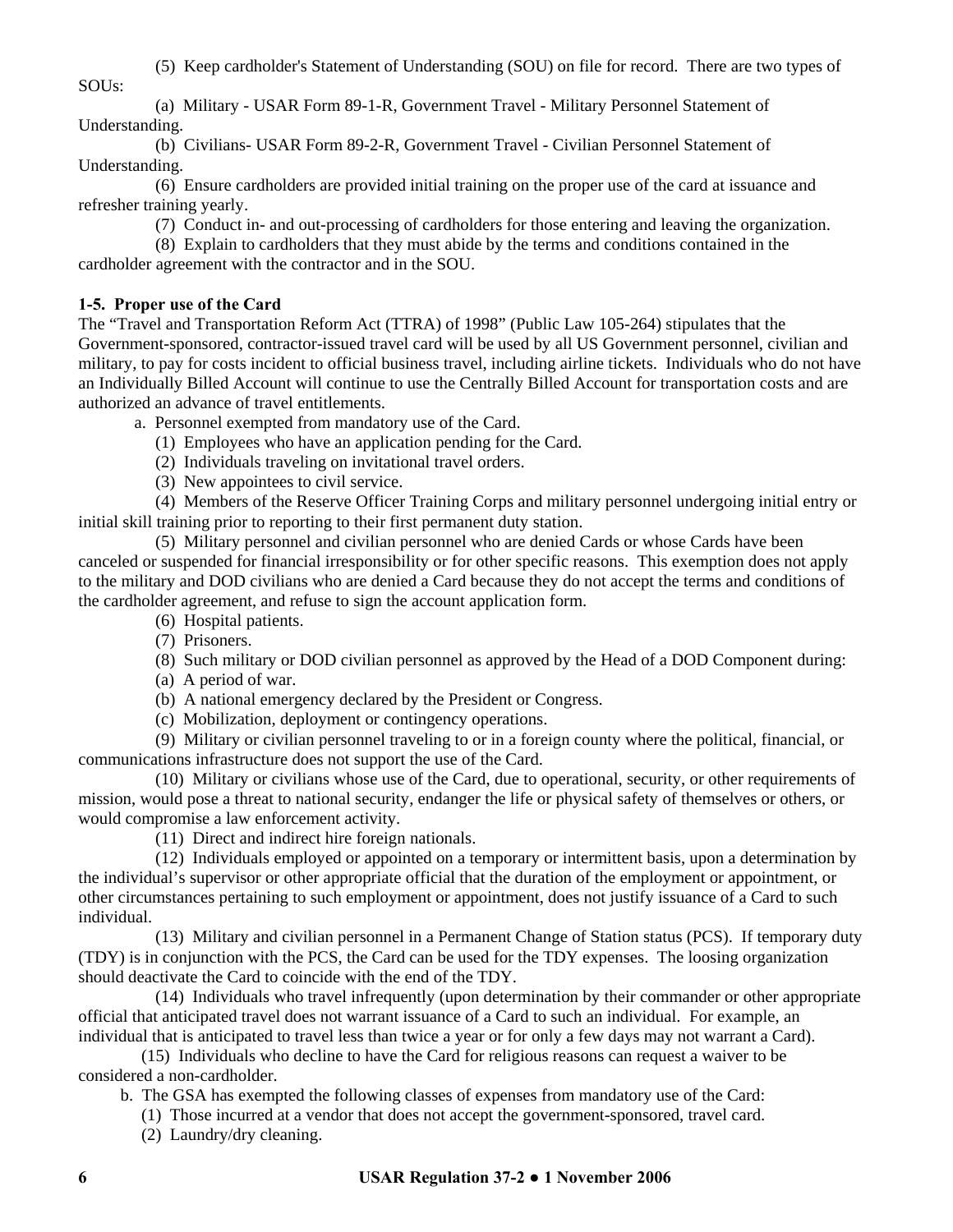- (3) Parking.
- (4) Local transportation system fares.
- (5) Taxi fares.
- (6) Tips.

 (7) Meals, when the use of the Card is impractical (e.g., group meals or when the Card is not accepted at the dining establishment).

(8) All local and long distance phone calls.

 (9) Relocation allowance prescribed in Chapter 302 of the Federal Travel Regulations, except enroute and house hunting trip expenses.

 (10) All expenses covered by the "meals and incidentals" portion of the per diem allowance are exempt from the mandatory use of the Card throughout DOD.

# **1-6. Proper use of the Card to purchase airline tickets for inactive duty training (IDT)**

All drilling Reservists are authorized to buy airline tickets at the GSA City Pair contract rates for their travel to and from IDT. In order for the Reserve Soldiers to use the GSA City Pair travel rates for their official travel, they **must use the Card**; book their travel through a contracted Commercial Travel Office; use contracted City Pair airlines, routes and schedules; and comply with all the rules in the Joint Federal Travel Regulation. The Card may only be used on IDT for airline tickets and may not be used for housing, meals, or other expenses. The cost of the ticket is not a reimbursable expense. The charge card bill is due on receipt, and non-payment can result in loss of Card privileges, and disciplinary actions may be initiated.

#### **1-7. Advance conference/registration fees**

The Purchase Card/Impact Card or DD Form 1556, Request, Authorization, Agreement, Certification of Training and Reimbursement, are the preferred methods to pay advance conference and registration fees, but the travel card may be used for this purpose. If the travel charge card is used to pay advance fees in excess of 30 days of departure, cardholders should be advised that they may be required to file a travel claim for the fee, which must be split disbursed to the bank to prevent delinquency. Those cardholders using the Defense Travel System (DTS) can file a local voucher SF 1164 in DTS to pay the bank in advance. A receipt is required if the fee is more than \$75.

#### **1-8. Mobilization/deployed Soldiers**

If a Soldier is mobilized or deployed, and has a Card, it will be transferred to the active duty unit's hierarchy and deactivated until required for use. If a Soldier does not have a Card, but incurs a travel requirement at the active duty unit, the Card may be issued and then cancelled when the Soldier returns to his/her unit. Travelers in a Temporary Change of Station (TCS) who are only paid the incidental expense portion of the per diem, because lodging and meals are provided, are prohibited from using their Card. Travelers who are required to pay for meals and/or lodging may use the Card to pay expenses.

#### **1-9. Prompt payment of Card charges**

The Card is a charge card, not a credit card. Cardholders are not entitled to carry account balances forward. Cardholders are liable for all unpaid charges to their accounts. Account balances are payable in full, within 30 days of the closing date on the contractor's billing statement. If the Card is lost or stolen, cardholders are not liable for charges when the Card is promptly reported as lost or stolen. Cardholders who are unable to pay their account balance on time will contact the contractor to arrange a repayment schedule and will advise their APC of the arrangement. Cardholders who's Cards are canceled for misuse or delinquency can suffer significant adverse consequences, such as a bad personal credit rating, and are subject to disciplinary action.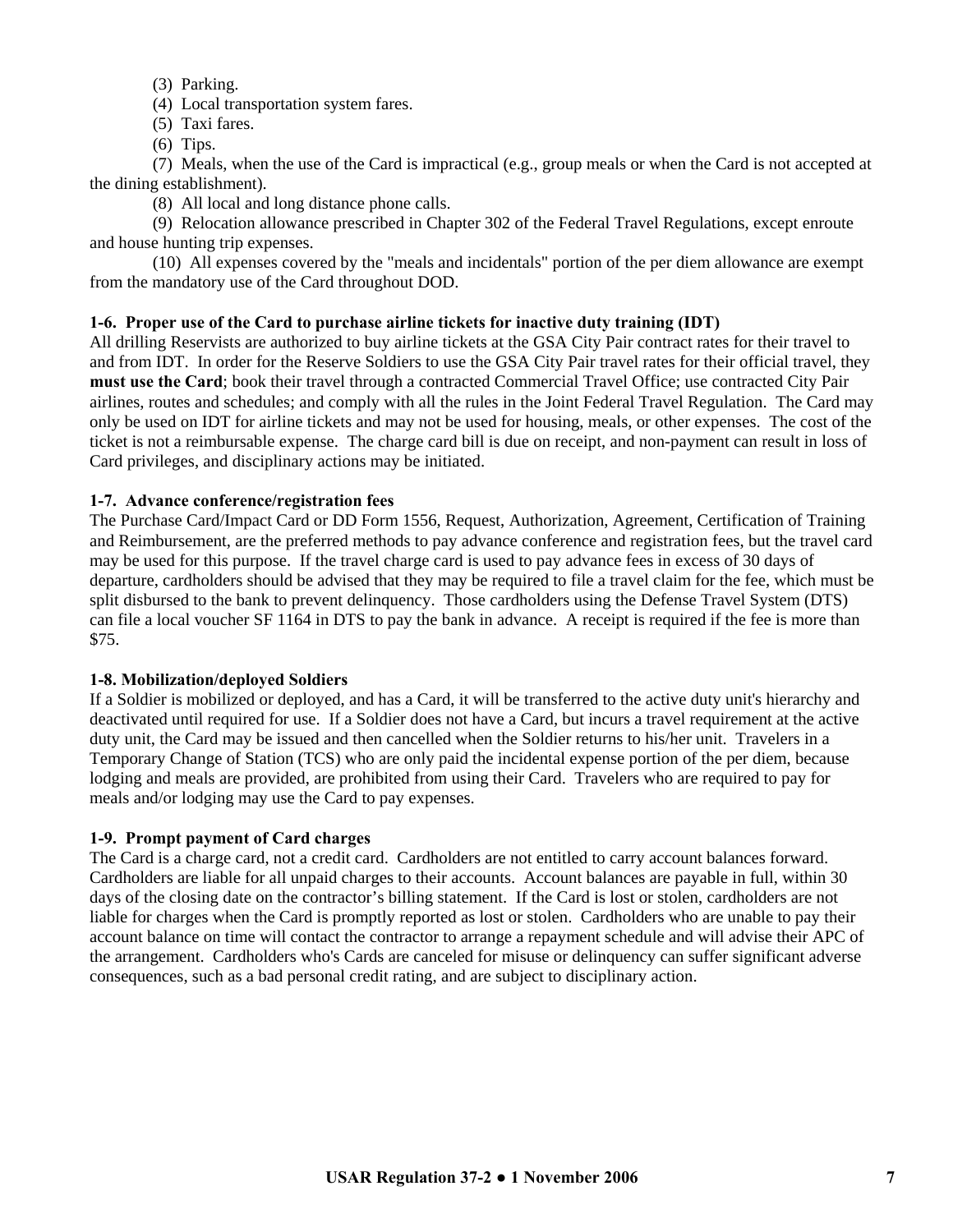#### **1-10. Split disbursement**

The Bob Stump National Defense Authorization Act (Public Law 107-314) requires implementation of mandatory split disbursement for **all** travelers. All travel orders will state whether or not the traveler is a Card holder. Split disbursement is mandatory for all military and civilian employees. To choose split disbursement on the DD Form 1351-2, check Electronic Fund Transfer (EFT) in block 1, and split disbursement. Add an amount on the split disbursement line. The split disbursement amount will not be a token amount such as \$1 or \$10. The split disbursement amount should at the least be the cost of lodging and transportation, but should reflect all charges on the Card. Supervisors and commanders will be responsible for assuring all travelers who use the Card have checked split disbursement and entered a reasonable amount. The reviewer should return the travel voucher to the traveler if split disbursement is not selected.

# **1-11. Command involvement**

The Army Reserve is not liable for charges incurred on a cardholder's Card. This does not mean, however, that commanders and supervisors should adopt a "hands-off" approach regarding use of the Card by their personnel. The Card is the primary means of obtaining advance funding for TDY travel and **must** be protected.

#### **1-12. Eligibility**

a. The Army Reserve Commander has overall authority to determine who will be issued a Card. The Army Reserve Commander has delegated authority to subordinate commanders and managers within the guidelines of this regulation.

b. The Card will be primarily limited to permanently assigned military and civilian personnel who travel frequently. Temporary employees and civilian contractors are *NOT* eligible and will *NOT* be issued Cards.

c. The DOD personnel will be issued only one Card. If a DOD employee holds Reserve Component membership, the organization of his or her civilian employment will issue the Card. Civilian employees who use their Card for military duty will provide their full-time federal employer a copy of the IDT schedule and active duty training (ADT) or annual training (AT) military orders to support their use of the Card for military duty.

d. Foreign Nationals who travel on behalf of the employing DOD activities are not authorized to use the Cards.

e. Non-Appropriated Funds Individual (NAFI) employees are authorized to use the Card.

f. Recruiting Personnel. Military personnel assigned to recruiting duties are authorized to use the Card for official reimbursable expenses in the local area.

#### **1-13. Cardholder training**

The Army Reserve goal is for all cardholders to receive annual training on the rules for use of the Card and cardholder responsibilities. The unit APC will schedule this training by using efficient and cost-effective methods, and will ensure the approach is consistent with a clear signal of strong command emphasis and support. Training materials are available on the ASA (FM&C) Home Page [\(http://www.asafm.army.mil](http://www.asafm.army.mil/)), under the "Travel Charge Card" button. The contractor is also available to conduct on-site training if a sufficient number of personnel need training. The APC will coordinate all contractors' training through the ARPM.

#### **1-14. Agency Program Coordinator (APC) training**

The APC must be fully trained to perform their tasks, to include the use of EAGLS and its various reports, in order to manage the program and monitor how Cards are being used. Bank of America offers on-site training for groups of 25 or more and individual training at their Norfolk, VA office. Card training is also available at <http://www.asafm.army.mil/> and GSA training at [www.gsa.gov](http://www.gsa.gov/). There is additional training at the contractors' Government Card Services Unit (GCSU) website at

[http://www.bankofamerica.com/contact/data/contact.cfm?lob=government.](http://www.bankofamerica.com/contact/data/contact.cfm?lob=government) The training must be completed within 30 days of assignment..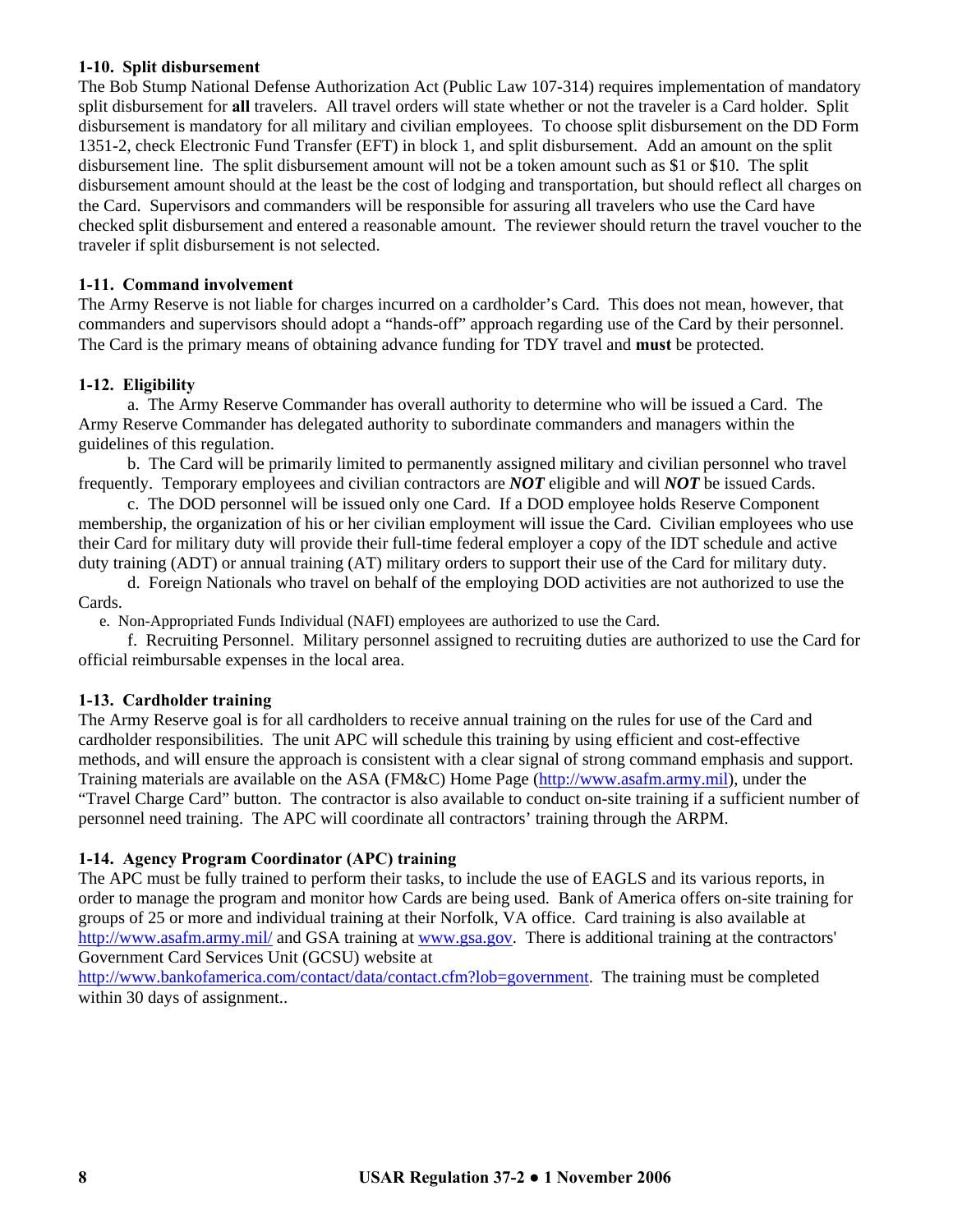# **CHAPTER 2 Management Controls**

#### **2-1. Card management controls**

Management controls are outlined in a checklist at Assistant Secretary of the Army Financial Management (ASAFM) Travel Card Program website (see appendix C), this regulation. The Army Reserve staff elements, MSCs, and installations, are authorized to establish more restrictive programs for their organizations.

#### **2-2. Types of Card accounts**

Cards are either issued as restricted or standard account, as indicated by the credit limit shown on the Card mailer. Military personnel who score below 500 on the credit scale will not be issued a Card. Military personnel who score between 500 and 660 will be issued a restricted Card. Individuals who are denied Cards are eligible for a travel advance. This policy change was effective 23 January 2004. This score standard does not apply to DOD civilian employees. Civilians who fail to meet the score for a standard Card will continue to be issued a restricted Card. Military and civilian personnel who decline a credit check will continue to be issued a restricted Card. The DOD has directed this policy in order to comply with Congressionally mandated credit worthiness requirements for issuing DOD charge Card.

## **2-3. Card limits**

The Card has standard dollar limits on the amount of charges and cash withdrawal. The APC can temporarily increase these limits to meet mission requirements. For increases requiring Hierarchy Level 4 (HL4) approval, the name, Card number and explanation are required. For HL3 (DA) approval, a statement confirming commander/supervisor awareness and approval of the increase must accompany the request. Restricted accounts can be increased in 6 month increments and standard accounts in 1 year increments. The chart below shows the credit limits each HL can approve.

| <b>Standard</b>   | <b>Default</b> | <b>APC</b> | HL3 APC  | <b>CPM</b> | <b>PMO</b>    |
|-------------------|----------------|------------|----------|------------|---------------|
| Credit            | \$5,000        | \$10,000   | \$15,000 | \$25,000   | Over \$25,000 |
| Retail            | \$250          | \$500      | \$1,000  | \$2,000    | Over \$2,000  |
| Cash              | \$515          | \$5,000    | \$10,000 | \$25,000   | Over \$25,000 |
|                   |                |            |          |            |               |
| <b>Restricted</b> | <b>Default</b> | APC        | HL3 APC  | <b>CPM</b> | <b>PMO</b>    |
| Credit            | \$2,000        | \$4,000    | \$7,500  | \$10,000   | Over \$10,000 |
| Retail            | \$100          | \$200      | \$500    | \$1,000    | Over \$1,000  |
| Cash              | \$265          | \$2,000    | \$4,000  | \$10,000   | Over \$10,000 |
|                   |                |            |          |            |               |

#### **2-4. Credit check**

 a. If the applicant agrees to a credit check, the fact that a credit check has been performed will appear on the credit bureau's record for the applicant and will be evident to other credit granters who request a credit check. Based on the credit check information, the contractor may recommend a restricted Card. At no time will the applicant's credit information be provided to the APC.

 b. After processing the application, the contractor will send the travel Card and cardholder agreement within 3 business days. The Card will be mailed to the individual cardholder's stated address, TDY location, or location as directed by the APC. If the Card is expedited, a charge of \$20 will be charged to the account. This charge is reimbursable on the first travel voucher filed after the Card is issued.

 (1) *Restricted card*. Limits are pre-established per billing cycle, however, the APCs are authorized to raise these limits based on travel requirements. If the account is restricted, the APC will activate the Card no more than 2 working days before the beginning of duty and deactivate the Card 1 day after the duty has ended. The APC can accomplish this by using EAGLS or calling GCSU at 1-888-317-2077. Cardholders may not activate the Cards. The APC may issue restricted Cards on request or the contractor may determine the applicant should have a restricted Card. Military and civilian personnel who decline a credit check will continue to be issued a restricted Card. At the direction of the commander or supervisor, the APC can raise restricted Card limits to accommodate mission requirements.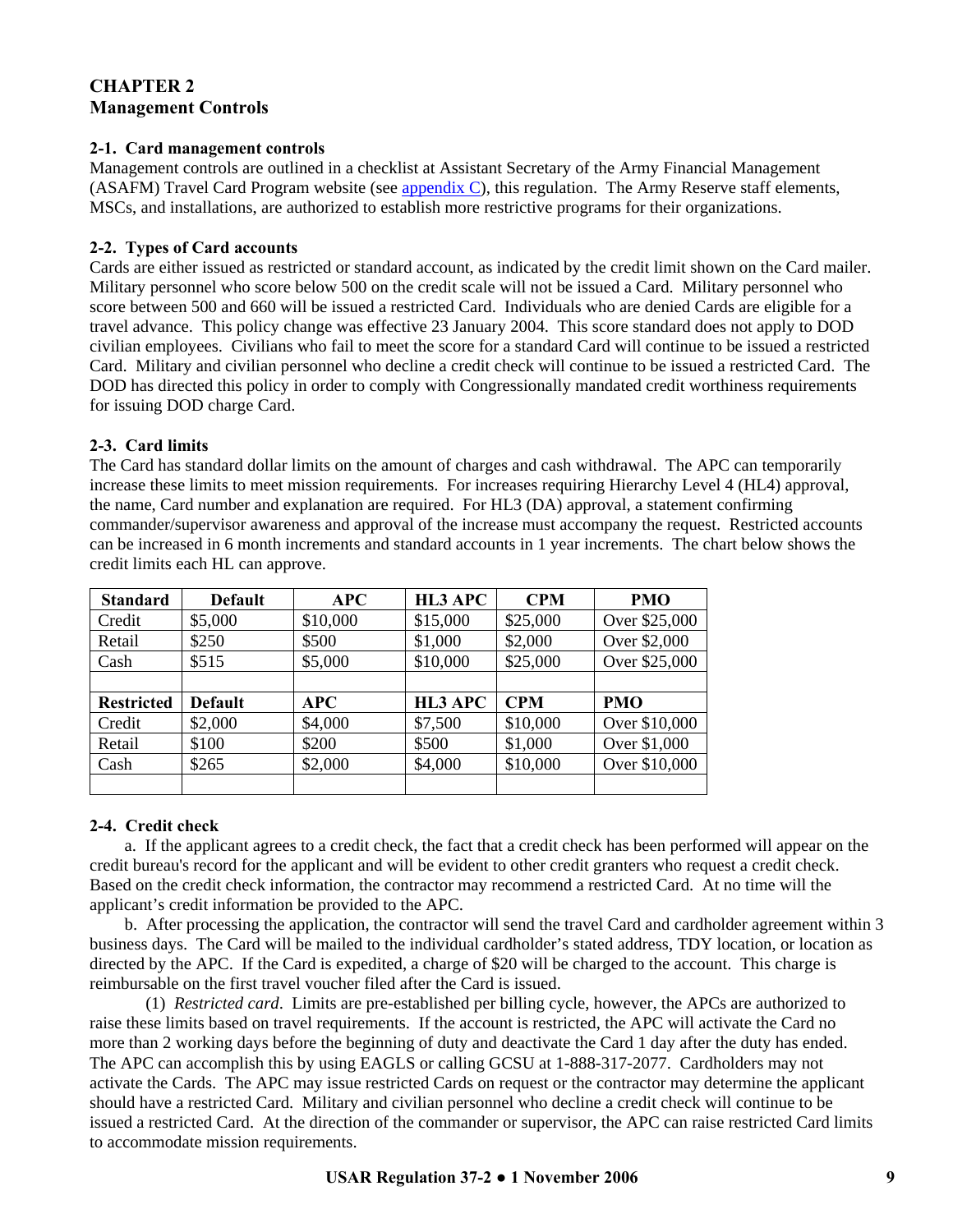(2) *Standard card*. Limits are pre-established per billing cycle for retail purchases and the Automated Teller Machine (ATM) cash withdrawal amount.

#### **2-5. Travel advances for non-cardholders**

Travel orders must identify the traveler as a Government Travel cardholder or non-cardholder. This cardholder status determines whether the traveler is authorized a travel advance through ATMs or by the Defense Network Operations (DNO) through EFT.

a. The term "cardholder" includes those individuals who have a valid Card and those who are authorized to have a Card but have **elected** not to. Cardholders will obtain their travel advances only through ATMs. If a cardholder is traveling to an area that does not accept the Card, they may obtain a travel advance from DNO. (See instructions for obtaining travel advances in para 2-5c below.)

b. The term "non-cardholder" includes those individuals who have been denied a Card, those whose Cards have been suspended or canceled because of misuse or delinquency, and those outlined in paragraph 1-5a above. Non-cardholders may obtain advances for official travel from DNO-IN through EFT with an authorization letter from the commander or supervisor. This memo authorizes the traveler to have a travel advance, the order does not state the travel advance is authorized.

c. Obtaining travel advances. If eligible for a travel advance and one is needed -

(1) For non-cardholders, state on the orders that the traveler is not eligible for a Card.

(2) For cardholders traveling to areas where the card cannot be used, state on the orders that the "traveler is a cardholder traveling to an area where the Card cannot be used."

(3) Fax the order and authorization letter to DNO no earlier than 10 days in advance of travel. The advance takes 6 days to complete. Fax the order to 317-510-7341.

(4) Send a completed SF 1199A, Direct Deposit Sign-Up Form, and a voided check with the request.

#### **2-6. ATM cash withdrawals for cardholders**

 a. *Withdrawal limits*. The ATM cash withdrawals are limited to a pre-established amount per billing cycle for both standard cards and restricted cards. The cardholder's ability to make ATM withdrawals, however, is subject to transaction limitations established by local bank's ATM withdrawal policy. There is a cash advance fee of 3% or \$2, whichever is greater, for each cash advance taken. This is reimbursable on the travel voucher.

 b. *Temporary increases*. Cardholders with a valid need, can request a temporary increase above the limit for a specific TDY trip. The APC may approve temporary increases on a standard card to above pre-established limits per billing cycle, and Component Program Managers (CPM) may raise the ATM limit to a pre-established limit per billing cycle. The APC must send a justification for the temporary increase through their chain of command.

(1) Cardholders will contact their APC. The APC will contact the contractor. The contractor, based on the TDY location and duration, will implement a change within 48 hours of notification and will authorize the new amount, if the cardholder's account is current. The contractor will terminate the temporary increase upon completion of the specified trip.

(2) The ARPM may approve requests for temporary increases on a standard card. Increases above a specified per month will be submitted to DFAS for approval. These requests will be endorsed by the ARPM and submitted through the APM.

 c. *Permanent increases*. The DOD policy prohibits a permanent increase to the ATM withdrawal limit. All requests to increase limits are temporary and will be for specific travel completion dates.

# **2-7. Retail purchases**

Retail purchases are limited to a pre-established amount per billing cycle for both standard card and restricted cards. If the cardholder has an emergency, the limit may be raised by calling the APC for approval. The increase is temporary and the contractor will reduce the limit back to original amount after 30 days. The APC may change the limit based on need.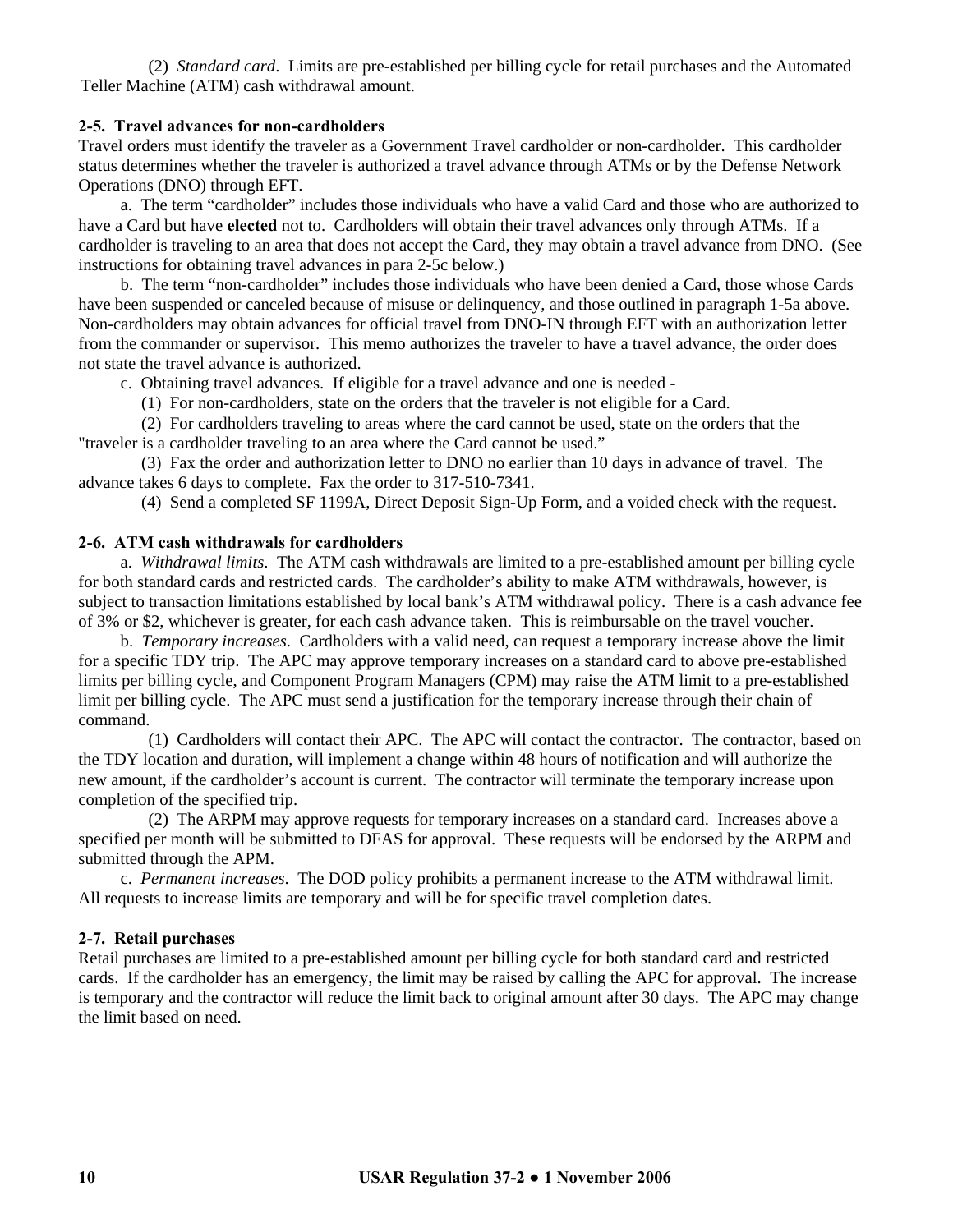#### **2-8. Delinquencies and unauthorized charges**

 a. *Delinquency report*. All charges that have not been disputed on the individual card accounts are payable upon receipt of the contractor's billing statement and are considered delinquent when the contractor has not received payment in full before another bill is issued. All APCs will have access to the EAGLS and are responsible for running delinquency reports monthly. The APC will use this listing to notify delinquent cardholders, in writing, within 5 working days of receipt of the report. The APC's delinquent notifications will request that cardholders respond within 5 working days. The APC will notify the cardholder's immediate supervisor and the cardholder of 55-day delinquencies, division chief/commander and cardholder of 90-day delinquencies, and the MSC/activity commander and cardholders of 120-day delinquencies (see sample memorandums at appendix B). Anytime a person in the cardholder's chain of command is notified, the cardholder must also be notified. The APC will notify the contractor of all suspension/cancellation actions initiated by the chain of command.

 b. *Mission critical travel*. Mission critical travel is defined as travel performed by DOD personnel under competent orders and performing duties that through no fault of their own, prevents the traveler from filing a travel voucher and paying the travel card bills. With the approval of the traveler's supervisor the account can be put in a mission critical status. This will prevent the card from being suspended. The account must be placed in a mission critical status before the account is suspended. Should there be outstanding bills, those bills shall be settled within 45 days of removal from this status. Cardholders with zero balances can be placed in this status only by the APM. Travel orders or amendments will specify the period of mission critical status. Late fees associated with delayed payments due to mission critical status are reimbursable to the traveler as long as the orders indicate the status or a statement attesting to the status and the cardholder's inability to file a timely travel voucher due to mission requirements is provided at travel settlement.

c. *Account suspension/cancellation.*

 (1) Contractors will suspend all charge privileges for cardholder accounts that are 60 days delinquent, effective the 61st day of delinquency. The contractor may not suspend the account if the supervisor provides sufficient information to justify a mission-essential need to keep the account open. Accounts that are 90 days past due are automatically suspended. The contractor may cancel the account if-

 (a) The account has been suspended two times during a 12 month period for non-payment of undisputed principal amounts, and is past due again;

(b) The account is 126 calendar days past due from the closing date on the statement; or

(c) The APC, the agency/organization, the cardholder, or GSA requests the cancellation.

 (2) Collection actions may be commenced by the contractor, to include civilian court and garnishment proceedings.

 d. *Unauthorized charges*. Army Reserve personnel who incur unauthorized charges on any government-sponsored charge card are subject to a wide range of criminal and administrative sanctions (see chapter 4 and appendix E; also DOD 7000.14R, Financial Management Regulation, Volume 9, Chapter 3). Army Reserve commanders and supervisors should question any unauthorized charges and consult with their local Staff Judge Advocate/Civilian Personnel office, to determine whether disciplinary action may be warranted. The Army Reserve remains authorized to pursue pertinent sanctions for the underlying misconduct.

e. *Delinquent accounts/legitimate charges*. The cardholder agrees to the following charges:

(1) Return Check Fee of \$29 for any payment which is returned for any reason.

 (2) If the contractor refers the account to an attorney for collection, the cardholder will be responsible for attorney's fees, if any, not to exceed 25% of the account balance plus all other costs of collection and court costs, except where prohibited by law.

f. *Delinquency cycle.*

- (1) 30 days Past due.
- (2) 60 days Delinquent Card suspended.
- (3) 75 days \$29 late fee charged to the account.

 (4) 90 days – Due process letter sent to the cardholder advising they have 30 days to settle the account or it will be sent for collection via salary offset.

(5) 120 days – Cancelled. Credit bureau notified.

(6)  $210 \text{ days} - \text{Charged off.}$ 

g. *Salary offset*.Military, Active and Reserve, retired military, civilians and retired civilians are all subject to salary offset. When the account is 90 days past due the salary offset procedure will begin.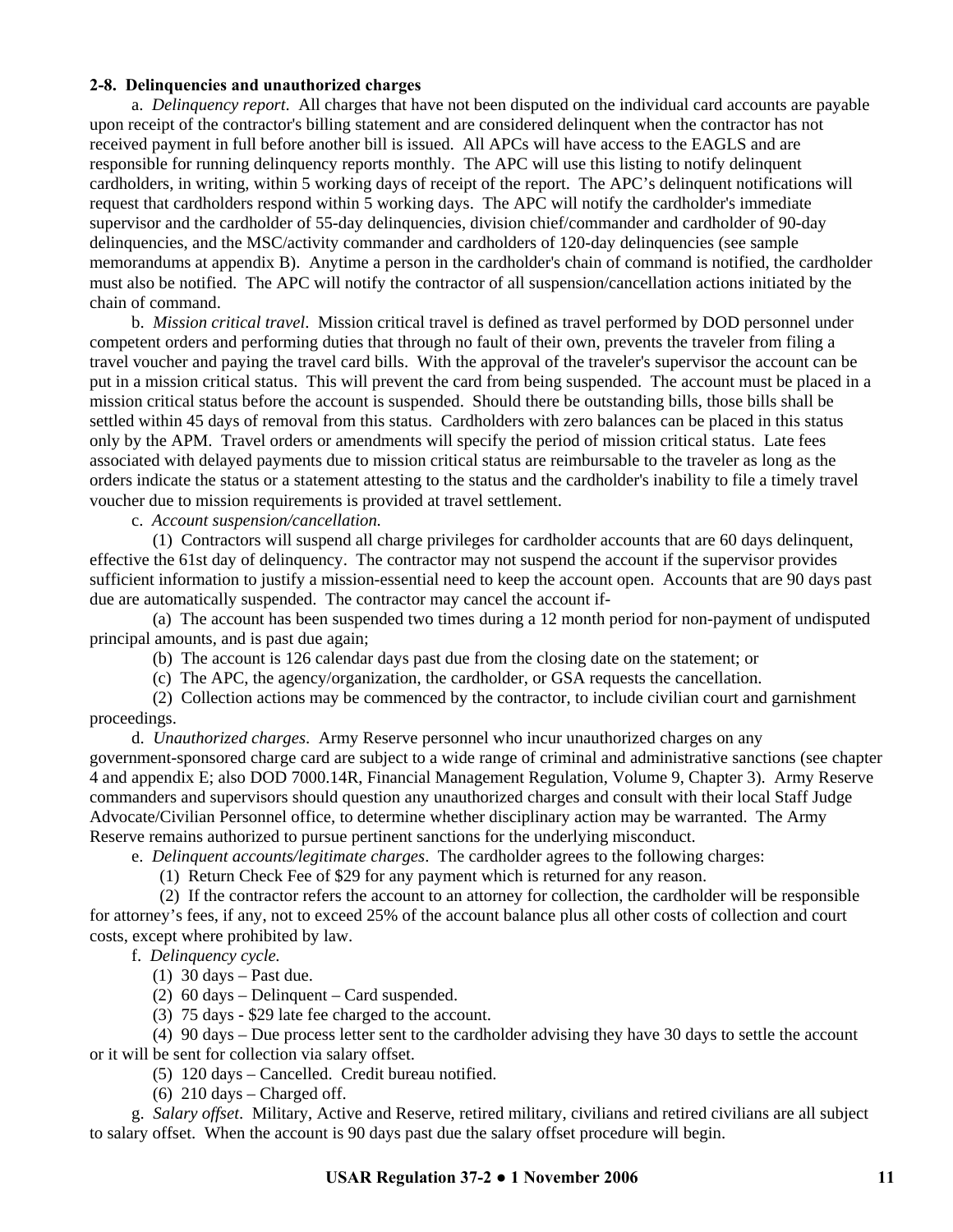(1) At 90 days the cardholder will be sent a due process letter. The cardholder has 30 days to dispute the charges or settle the account. Cardholders wishing to the dispute the charges should see their APC for the proper forms.

(2) At 120 days, the cardholder's information will be sent to DFAS. The DFAS will send the cardholder a due process letter. The cardholder has 30 days to dispute the charges or settle the bill.

(3) If the cardholder has not disputed the charges or settled the account the past due amount will be deducted at the rate of 15% of the disposable income. There will also be a salary offset fee charged. The collection will continue until the account is paid in full.

# **CHAPTER 3**

#### **Agency Program Coordinator (APC) Requirements**

#### **3-1. The APC program management information**

 a. *General*. Complete and accurate files are critical to the success of the Card. The APC Card correspondence files will contain background information, travel card company management information reports, component headquarters requirements, and all information received from the contractor. Correspondence files will be maintained in a locked file cabinet for 12 consecutive months and destroyed in accordance with Army Regulation (AR) 25-400-2, The Army Records Information Management System (ARIMS), file number 37a, Individual Travel Charge Card Program Administration.

 b. *Program hierarchy*. The hierarchy is the linkage of individual Card accounts to the organization responsible for issuing the Card and DOD Component management information.

 c. *In and out-processing***.** Revise local in-and-out-processing procedures and forms to require that civilian and military personnel process with the unit APC.

#### **3-2. Processing applications**

 a. *General procedure*.Application forms are available via the card contractors Internet based electronic travel card management system. Applications contain the following data: applicant's name, social security number (SSN), current address, work and home phone numbers, the applicants authorization for a contractor to perform a credit check, the applicant's signature, and approval by a supervisor or commander. The APC will provide application packages to prospective travel cardholders. At a minimum, the Card application package will contain the travel card contractor's Card application, and the SOU (USAR Form 89-1-R for military personnel or USAR Form 89-2-R for civilians). The applicant will initial each of the six items (in the middle of the statement) that he or she is specifically ordered or directed to do. Statements for military personnel will include the name of the applicant's superior commissioned officer where indicated.

 b. *New applications*.The APC will **NOT** forward applications to the contractor until they have received a properly completed SOU from the applicant. Before the APC sends the application to the Card contractor, the APC can go to the EAGLS help site to check if the applicant currently has a Card. This should be completed BEFORE the application is sent to the contractor. At the EAGLS help site -

- (1) Log on to EAGLS.
- (2) Click help.
- (3) Click AOPC Apps Status.
- (4) Enter SSN.
- (5) Click submit request.

If the system indicates the applicant currently has a card, the APC should call the contractor to have the card activated, moved to the correct hierarchy and to send a new card if needed. The cardholder will need to provide the contractor with a new mailing address if necessary.

 c. *Cardholder agreement.* A degree of training is accomplished through the application process. The cardholder agreement describes the terms and limits of the contract, what charges are authorized, and the penalties for non-payment. The applicant should read and sign the cardholder agreement, which then becomes part of the cardholders file.

 d. *Existing cardholders*. The Army Reserve requires current cardholders to complete an SOU within 60 days of in-processing. The APCs will initiate action to terminate Cards of cardholders who fail to comply.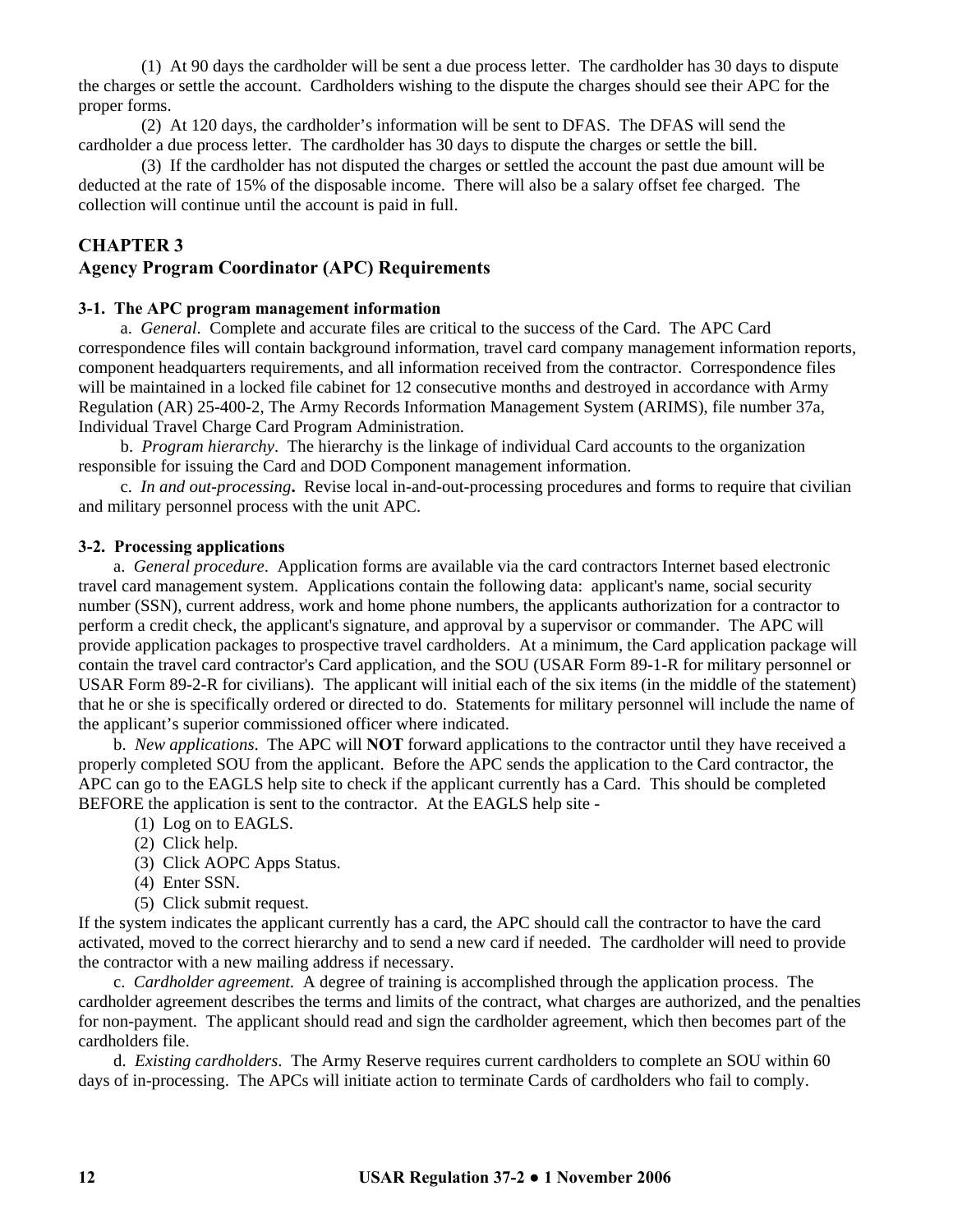#### **3-3. Reports**

Reports are considered the primary program tools and will be available via the contractor's Internet-based electronic travel card management system. Due to the sensitive nature of all travel card reports, safeguard this information. All reports will be run at least monthly.

 a. *Cardholder account listing*.This report identifies cardholders' names, addresses, telephone numbers, SSNs, and account numbers assigned under the APC organization.

b. *Transaction activity report*.This report identifies travel cardholder activity and ATM usage during the recent billing cycle. On **a monthly basis**, APCs must review the transactions for at least 10% of their cardholders' accounts with activity, (i.e., charges or payments). The APC will report any questionable transactions to the cardholder's supervisor for appropriate action. Monthly, the APM will forward a file of suspect transactions from Visa data mining reports to the MACOM APCs. Data mining pulls in charges made against blocked Merchant Codes. The file should be sent to the appropriate APC to determine the validity of the charge, and if not valid, report the action taken by commander/supervisor. The reply will be sent to the Card Program Manager no later than 14 days after receipt.

c. *Delinquency report*.This report identifies delinquent cardholders and ages delinquencies by the time frame.

d. *Pre-suspension/pre-cancellation report*.This report lists accounts eligible for suspension or cancellation and identifies account names, account numbers, status, balances past due, and the number of days that each account is past due.

e. *Suspension/cancellation report*.This report lists accounts that have been suspended or canceled and identifies account names, account numbers, status (suspended or canceled), date of status, balances past due, and the number of days that each account is past due.

f. *Renewal report*.This report identifies those cardholders whose Cards are coming due for renewal. The APCs will review the information on this report monthly and take appropriate action.

g. *Nonsufficient Funds (NSF) check report*. The APCs will run the "Returned Check Report" once a month and report incidents of NSF checks to supervisors for necessary action.

#### **3-4. Misuse**

There is a high correlation between Card misuse and subsequent delinquency. The APCs can minimize delinquency by looking for instances of Card misuse. All APCs should be using EAGLS to print the Transaction Activity Report. This report will show where the cardholder has used the Card to immediately identify unauthorized use and take appropriate corrective action. The APCs will determine a method to identify misuse that works best for their unit. Methods could include scanning, reviewing a random sample of travel charges, or reconciling travel charge indicators (retail charges, location of the retail charges, the merchant type).

#### **3-5. Transferring accounts**

a. *General*. The losing organization's APC will instruct departing cardholders to in-process with the APC at the new organization (RCS exempt, AR 335-15, Management Information Control System, para 5-2c(2)). The APC at the gaining organization will inform the contractor of the reassignment. All commands will ensure that newly assigned personnel are screened to determine if they have a Card. The APC can accomplish this task by using the contractor on-line service, or by calling GCSU at 1-888-317-2077. The gaining APC will verify that new cardholders are listed under their hierarchy level and are, in fact, assigned to their unit. The gaining unit APC will require the cardholder to complete a new SOU within 60 days. If the cardholder fails to complete a new SOU within 60 days, the gaining unit APC will initiate action with the contractor to terminate the Card. The APC should use EAGLS to transfer cardholders, but may call GCSU to transfer the cardholder.

b. *Reassignments within the Army Reserve*. Losing unit APCs will use the contractors on line system, EAGLS, to transfer cardholders. They may also use the form found on the GCSU help site.The losing unit APC will keep the cardholder account on his or her basic control account for 14 days after the report date to the new unit. If the account is not transferred by the gaining APC within 14 days, the losing unit APC can request suspension of the Card.Losing APC will contact the ARPM for assistance to resolve problems in obtaining information on the transfer.The gaining APC should print a current Transaction report on the cardholder.

c. *Reassignments outside the Army Reserve*. The losing APC will use EAGLS or call GCSU to transfer cardholders.The losing APC will keep the cardholder's account on his or her basic control account for 14 days. If the cardholder's account is not transferred within 14 days, the ARPM will request suspension of the Card.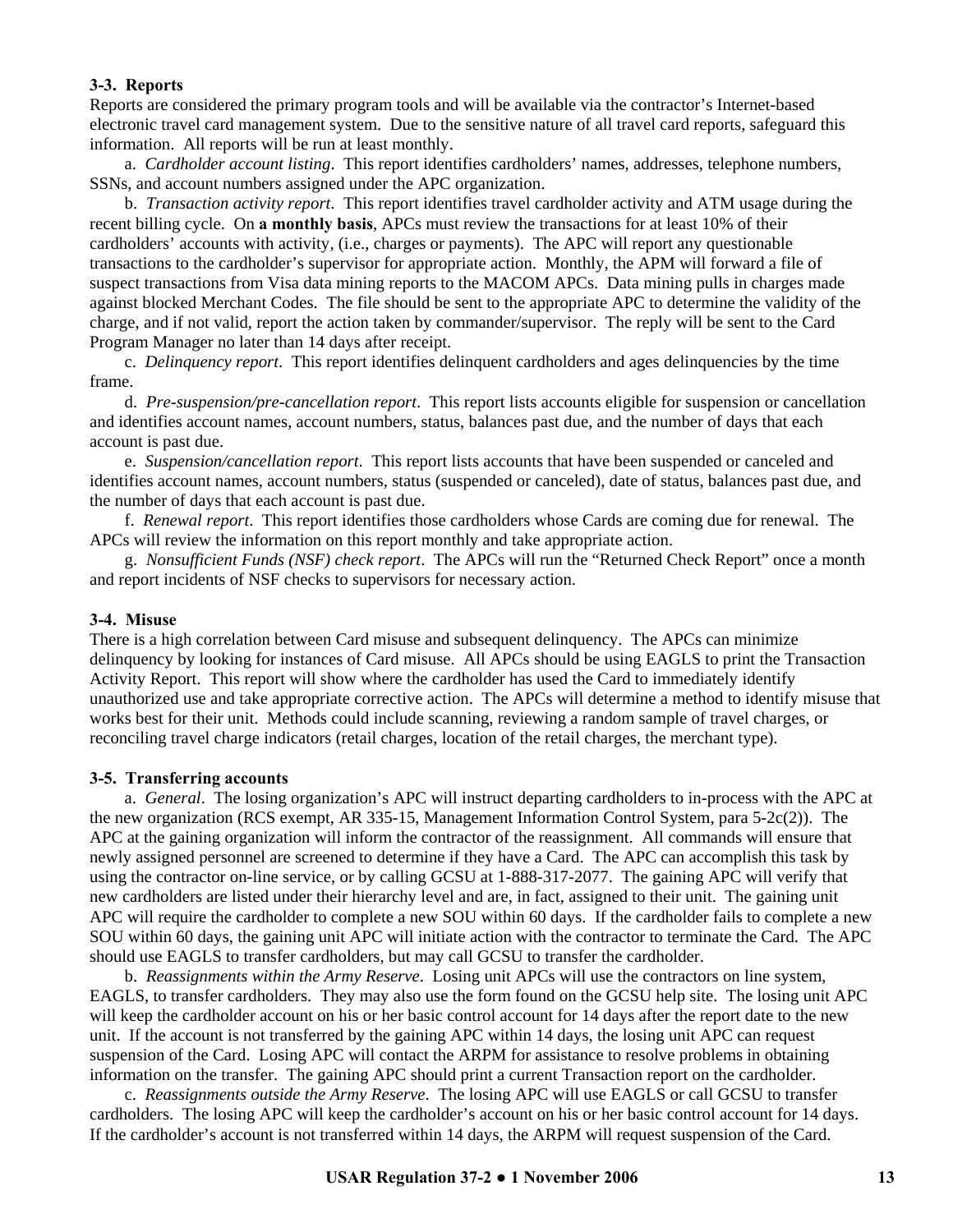d. *Separations*. The APC will notify the contractor of cardholders who leave the Army Reserve through reassignment, discharge, retirement, resignation, or death, by using EAGLS or calling GCSU. Cardholders who PCS within the DOD will notify the gaining APC when in- processing.Failure to notify the new APC could result in the Card being suspended. The Cards of those that leave the DOD will be cancelled. Cancelled Cards will remain on the command's hierarchy until the contractor runs a purge.

 e. *Separated accounts*. The APC is required to transfer all closed accounts for cardholders who are either separated, terminated, retired or deceased and have a remaining delinquent card balance to Deputy Assistant Secretary of Army, Financial Operations, hierarchy level 3049935. Charged off accounts cannot be moved.

# **CHAPTER 4**

#### **Disciplinary and Adverse Actions**

#### **4-1. Military personnel**

a. Guidelines for both military and civilians are available at [http://www.asafm.army.mil/fo/fod/tc/pg/pg.asp.](http://www.asafm.army.mil/fo/fod/tc/pg/pg.asp) Commanders should take appropriate disciplinary action against soldiers who misuse their Card. Such action may include, but is not limited to-

- (1) Counseling
- (2) Memorandum of reprimand
- (3) Bar to reenlistment
- (4) Administrative separation
- (5) Administrative separation from the Army Reserve
- (6) Non-judicial punishment under article 15 of Uniform Code of Military Justice (UCMJ)
- (7) Court-martial.

b. Commanders and supervisors will consult their local Staff Judge Advocate before initiating any disciplinary action related to use of the Card.

c. Violation of this regulation is punishable under Article 92 of the UCMJ.

#### **4-2. Civilian personnel**

Supervisors will consult with their servicing civilian personnel office before initiating disciplinary or adverse action related to use of the Card.

#### **4-3. Security clearance**

Supervisors should take appropriate action with respect to security clearances for cardholders who misuse their cards or are delinquent. The APCs are required to notify supervisors of delinquency and apparent card misuse. DOD guidance requires supervisors to refer such cases to their organization's security office, which will refer the matter to the Central Clearance Facility for a determination on whether removal of security clearance is warranted.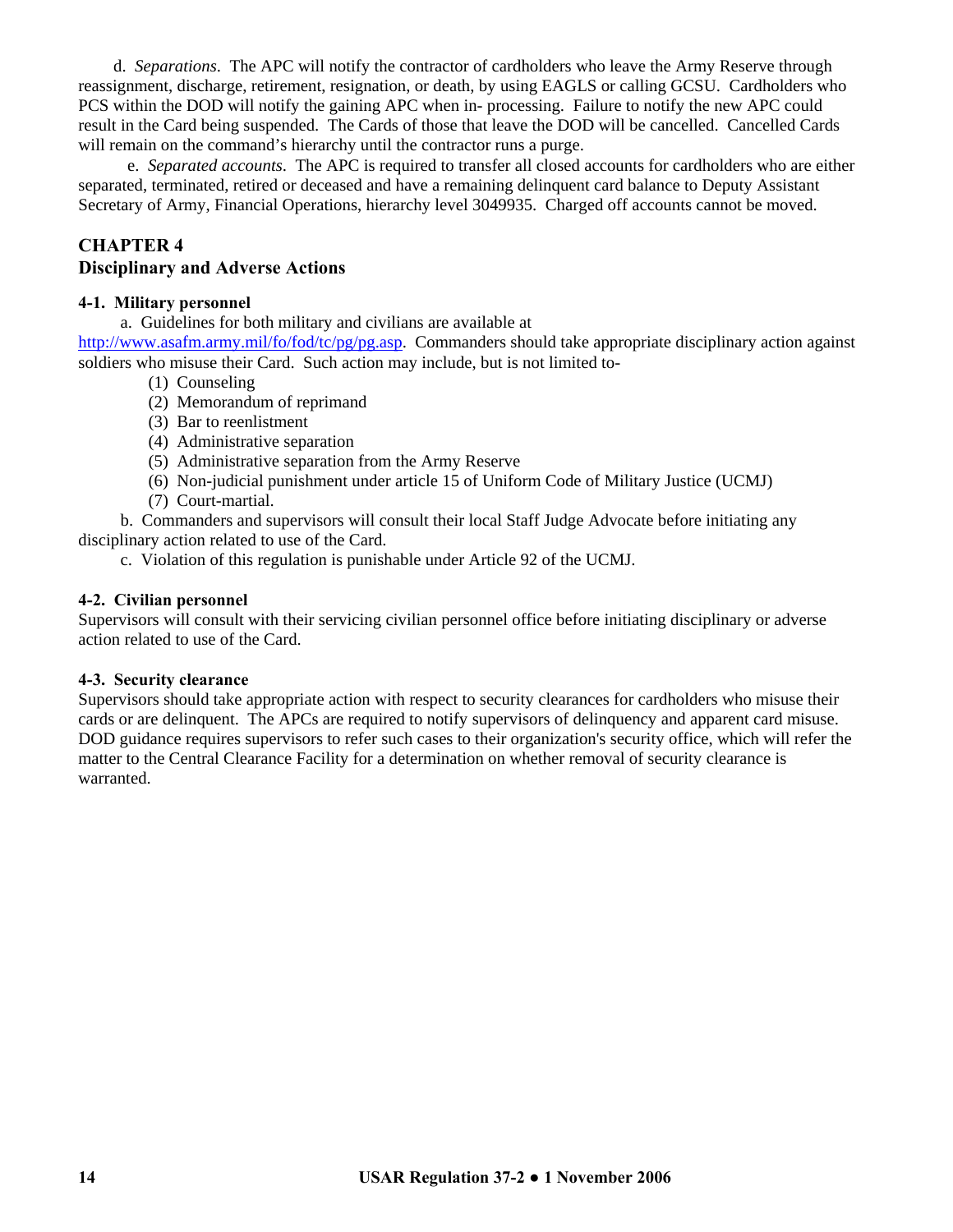# **APPENDIX A References**

*Section I Required publications* 

**AR 25-400-2**  Army Records Information Management System (ARIMS)

*Section II Related publications* 

**DOD 7000.14R**  Financial Management Regulation, Volume 9 (Travel Policy and Procedures).

**Defense Finance and Accounting Service (DFAS) - Indianapolis Center Regulation 37-1**  Finance and Accounting Policy Implementation

**HQDA Letter 37-97-1**  Government Travel Charge Card Program

Department of Army Final Guidance on Implementation of the Travel and Transportation Reform Act Memo

**AR 335-15**  Management Information Control System

#### *Section III*

*Prescribed Forms (USAR/USARC forms are available for download from the USAR Intranet website at [https://usarcintra](https://usarcintra/) [click on the "Command Pubs and Forms" link and go to the USAR Forms Index web page] and also at the AKO website at<https://www.us.army.mil/suite/login/welcome.html>).*

**USAR Form 89-1-R**  Government Travel - Military Personnel Statement of Understanding

**USAR Form 89-2-R**  Government Travel - Civilian Personnel Statement of Understanding

*Section IV Referenced Forms* 

**DA Form 11-2-R**  Management Control Evaluation Certification Statement

**SF 1199A**  Direct Deposit Sign-Up Form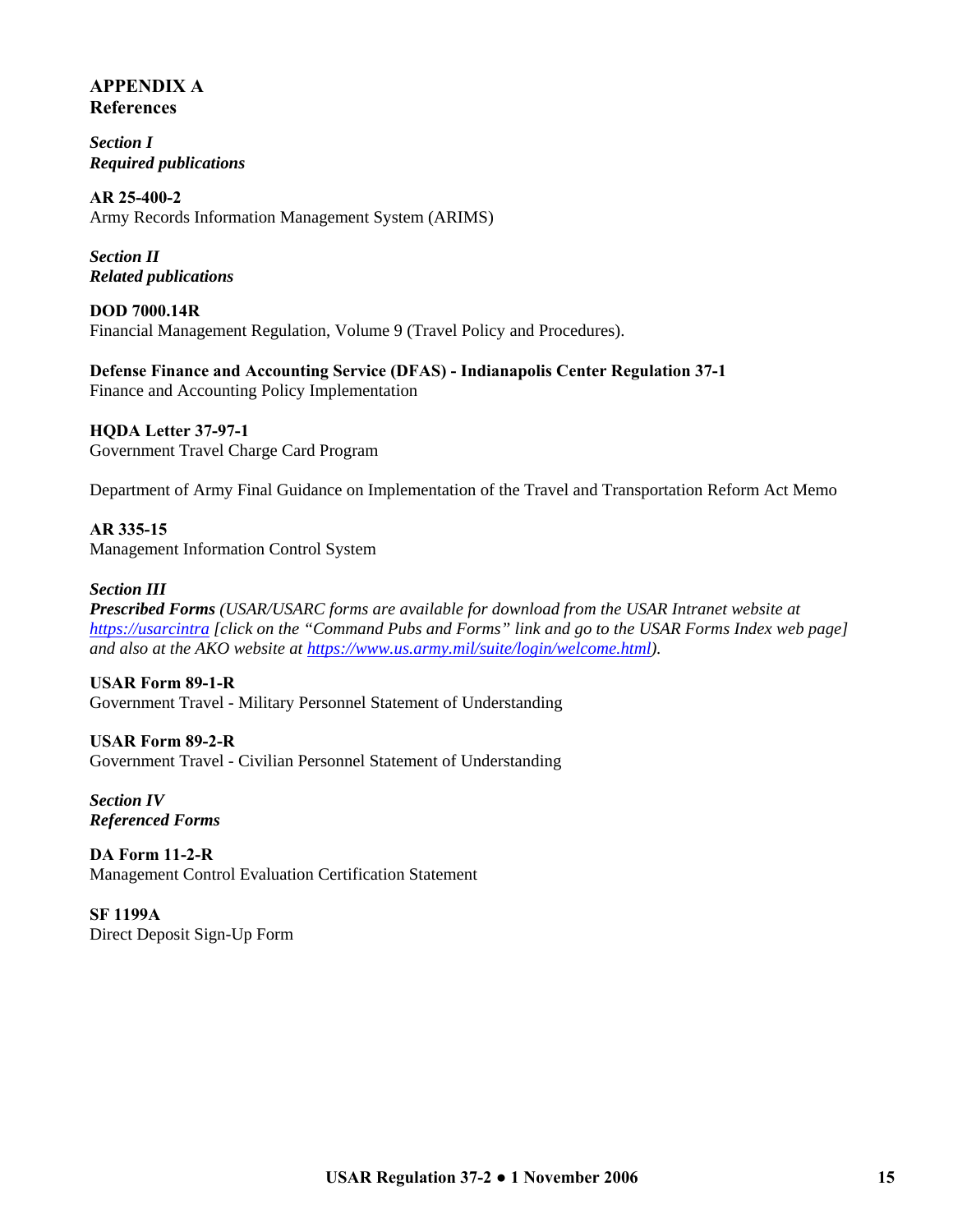MEMORANDUM FOR (NAME OF IMMEDIATE SUPERVISOR)

SUBJECT: Delinquent Government Travel Card Payment Notification – 60 Days

1. I have been informed by the GSA Government Travel Card contractor that (cardholder's name) is over 60 days delinquent in payment of his/her account. The total amount due is \$

2. *(Provide the specific information regarding the delinquent charges.)*

3. The Government Travel Card contract requires that all outstanding charges be paid upon receipt of the monthly billing statement. Travel card privileges for this cardholder will be suspended per our contractual agreement as of (date), unless immediate action is taken to resolve this debt. You will notify the cardholder of this action and counsel the cardholder concerning the use of the Government Travel Card. Cardholders on long-term TDY are subject to the same policy and are required to submit partial vouchers for payment every 30 days and maintain their travel card account in a current status. Split disbursement is highly recommended.

4. Noncompliance, or failure to adhere to the guidelines for the Government Travel Card, can result in disciplinary action in accordance with applicable statutory and regulatory provisions and any applicable negotiated agreement.

5. The delinquent balance may be resolved by one of the following actions: (a) payment in full; (b) a reasonable explanation documented and submitted to the undersigned and the contractor; or (c) an agreed upon repayment schedule with the GSA contractor. Billing questions may be directed to the card contractor. Program management questions may be directed to the undersigned at

6**.** Please have the cardholder sign to acknowledge receipt of this delinquent notification and return it to me with your written response outlining the actions taken within 5 days.

Cc: Cardholder (Signature)

\_\_\_\_\_\_\_\_\_\_\_\_\_\_\_\_\_\_\_.

Agency Program Coordinator

Cardholder acknowledgement of memorandum receipt

Name, Grade, Organization Date

**Figure B-1. Sample 60-day delinquency memorandum**

\_\_\_\_\_\_\_\_\_\_\_\_\_\_\_\_\_\_\_\_\_\_\_\_\_\_\_\_\_\_\_\_\_\_\_\_\_\_\_\_\_\_\_\_ \_\_\_\_\_\_\_\_\_\_\_\_\_\_\_\_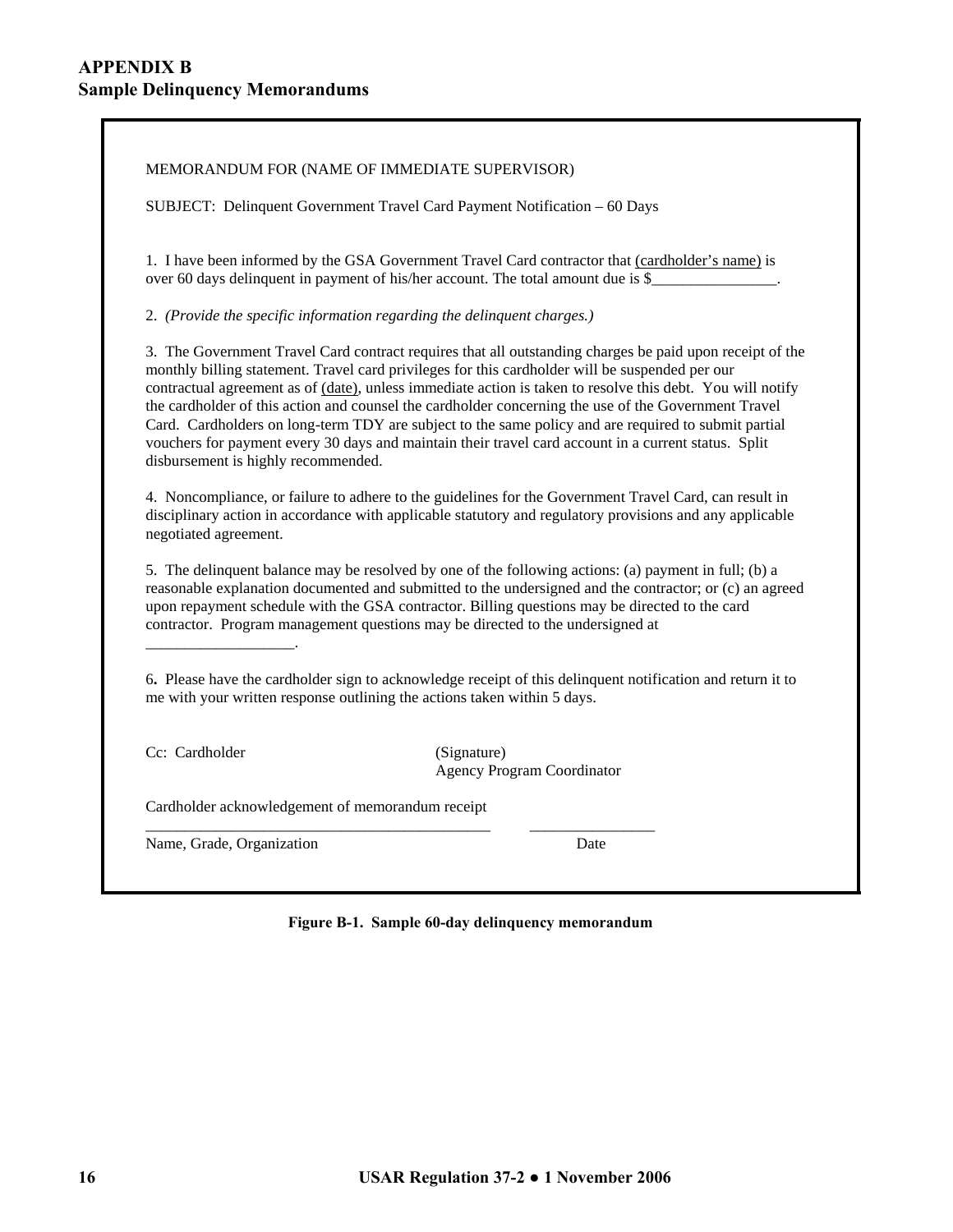# cc: (Signature)

Agency Program Coordinator

Cardholder acknowledgement of memorandum receipt

\_\_\_\_\_\_\_\_\_\_\_\_\_\_\_\_\_\_\_\_\_\_\_\_\_\_\_\_\_\_\_\_\_\_\_\_\_\_\_\_\_\_\_\_\_\_\_\_\_\_ \_\_\_\_\_\_\_\_\_\_\_\_ Name, Grade, Organization Date **Date** Development of the Date of Date Date Date Date Date Date Date of Date Date of Date Date of Date Date of Date Date of Date Date of Date of Date of Date of Date of Date of Date of Date o

**Figure B-2. Sample 90-day delinquency memorandum**

schedule with the GSA contractor. Billing questions may be directed to the card contractor. Program management questions may be directed to the undersigned at

5. The delinquent balance may be resolved by— (a) payment in full; (b) a reasonable explanation documented and submitted to the undersigned and the contractor; or (c) an agreed upon repayment

6. Please have the cardholder sign to acknowledge receipt of this delinquent notification and return it with your written response outlining the actions taken within 5 days.

# 2. *(Provide specific information regarding the delinquent charges.)*

cardholder's Government Travel Card account was delinquent. 3. The Government Travel Card contract requires all outstanding charges be paid upon receipt of the monthly billing statement. If no action is taken toward this debt, the Program Coordinator or the

contractor can cancel the account. Meanwhile charge card privileges have been suspended. These privileges may be restored upon complete liquidation of the debt. The cardholder must be notified and counseled. Cardholders on long-term travel are also subject to the same policy and are required to submit

1. The 90-day delinquent notification list from the Government Travel Card contractor has been received and (cardholder's name) is now 90 days delinquent in the payment of his or her account. Total amount due is \$ The enclosed 55-day notification memorandum informed you that payment on the

# FOR IMMEDIATE SUPERVISOR

SUBJECT: Delinquent Government Travel Card Payment Notification – 90 Days

# MEMORANDUM THRU DIVISION CHIEF/COMMANDER

**USAR Regulation 37-2 ● 1 November 2006 17** 

4. Noncompliance, or failure to adhere to the guidelines for the Government Travel Card, can result in

- disciplinary action in accordance with applicable statutory and regulatory provisions and any applicable negotiated agreement.
- partial vouchers for payment every 30 days and maintain their charge card account in a current status. Split disbursement is mandatory. If the account in not paid in full it may go to salary offset.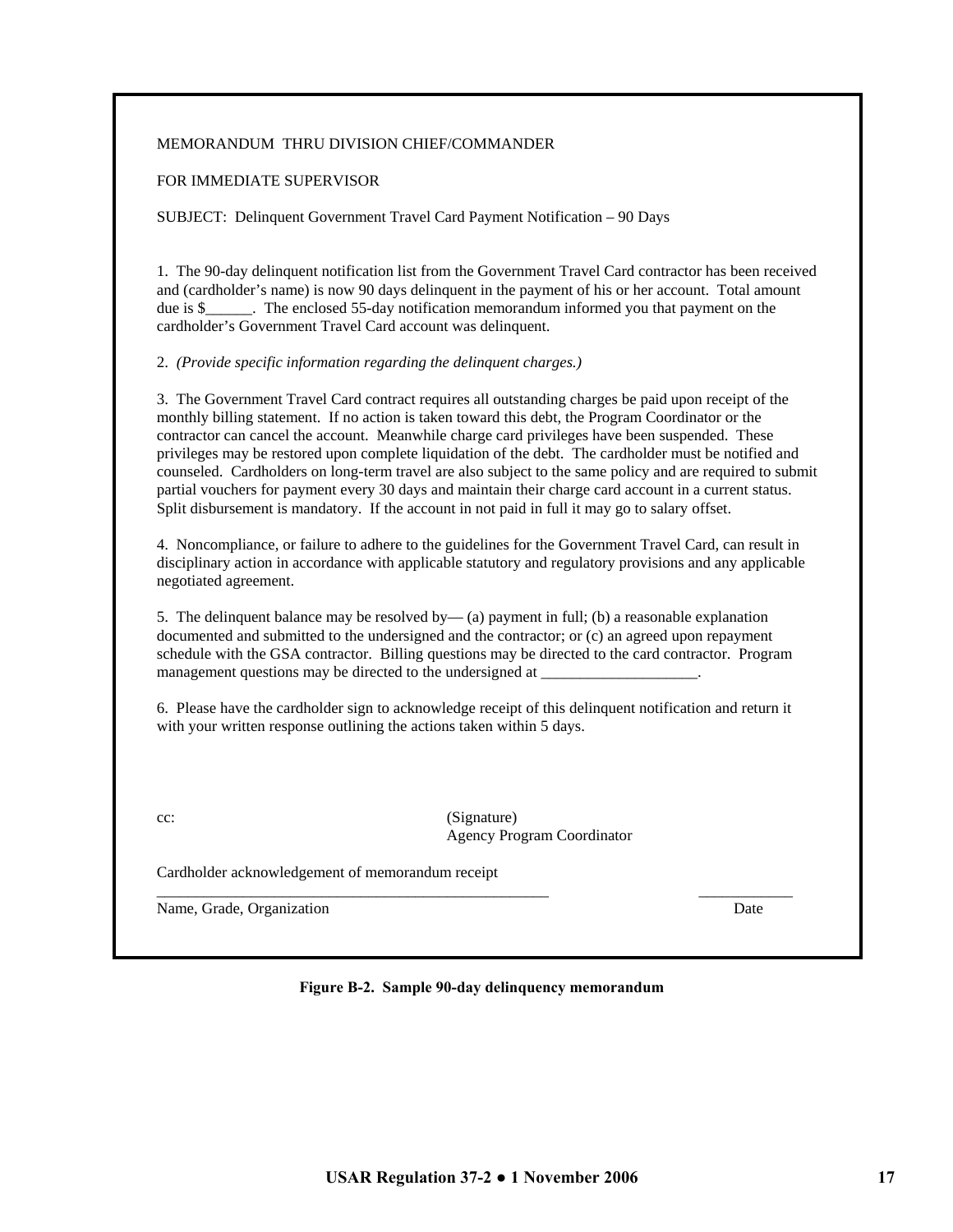# **APPENDIX C Travel Charge Card Program Management Control Evaluation Checklist**

*See the Management Control Evaluation Checklist – Travel Charge Card Program (as of 20 July 2004) at the ASAFM Travel Card Program website at<http://www.asafm.army.mil/fo/fod/tc/pg/pg.asp>.* At "Program Guidance," select the second bullet: "Management Control Evaluation Checklist -- Travel Charge Card Program" (in pdf).

# **APPENDIX D Delinquency Management**

*The GSA master contract specifies time frames when the contractor must notify the APC of impending suspension or cancellation of delinquent cardholder accounts.* 

# **D-1. Mission-critical travel**

When mission-related circumstances prevent the filing of interim vouchers, the APC is authorized to notify the card contractor to advise of mission-critical status and ensure that cardholders will not be identified as delinquent. Mission-critical travel is defined as travel performed by Army Reserve personnel under competent orders and performing duties that, through no fault of their own, may prohibit the prompt payment of their outstanding travel charge card bills. The organizational APC or CPM determines this category. While in this category, individual travel charge cards will not be suspended or canceled. Should there be outstanding bills, they will be settled within 45 days of removal from this status.

# **D-2. Long-term travel**

While in a long-term travel status, the traveler will file interim vouchers every 30 days, with split disbursement as the preferred means of settlement. Organizations should assist travelers by providing blank vouchers prior to departure and upon arrival at the TDY location.

# **D-3. Pre-suspension notification for accounts 55 days past due**

The APCs will process the pre-suspension and delinquency reports on a monthly basis. The APC will notify the cardholder and the cardholder's supervisor, by e-mail where possible, that the account will be suspended in 5 days if the contractor does not receive full payment of all undisputed amounts. The APC will request that the supervisor notify the APC, within 5 days, of any reason that the account should not be suspended (i.e., missioncritical travel or long-term TDY). If the APC is given sufficient information by the cardholder's supervisor to justify keeping the account active, the APC will immediately advise the GCSU that the account should remain active. The APC should keep a record of the supervisor's notification and related correspondence. The contractor will suspend Cards that are past due at 61 days. (A sample notification memorandum is at figure B-1.)

# **D-4. Suspension of accounts 90 days past due**

At 90 days past due, the APC will notify the cardholder's supervisor and the next command level, via e-mail when possible, using the memorandum format at figure B-2, that the cardholder's account has been suspended for non-payment. Charge card privileges, which include ATM, access and all charge capability, will be blocked for this cardholder until the contractor has received payment in full. If no action is taken toward this debt, the account will be canceled. At the time the bank will send the cardholder a notice of due process and advise the cardholder the account is subject to salary offset if not paid in full. The APC will keep a record of each notification.

# **D-5. Cancellation of accounts 120 days past due**

At 120 days past due, the contractor will provide the APC with a cancellation notice. The APC will notify the cardholder, and the cardholder's chain of command, by e-mail if possible, that the cardholder's account will be canceled at 126 days past due if the contractor does not receive full payment of the undisputed amounts. The APC will keep a record of each notification. If no action is taken toward this debt, collection action will be taken by the travel card contractor beginning on the 126th day past due. At that time, the bank will send the account information to DFAS to begin the Salary Offset process. Once an account is canceled, reinstatement may be made only when: (1) the account is paid in full; and (2) the commander or director sends written correspondence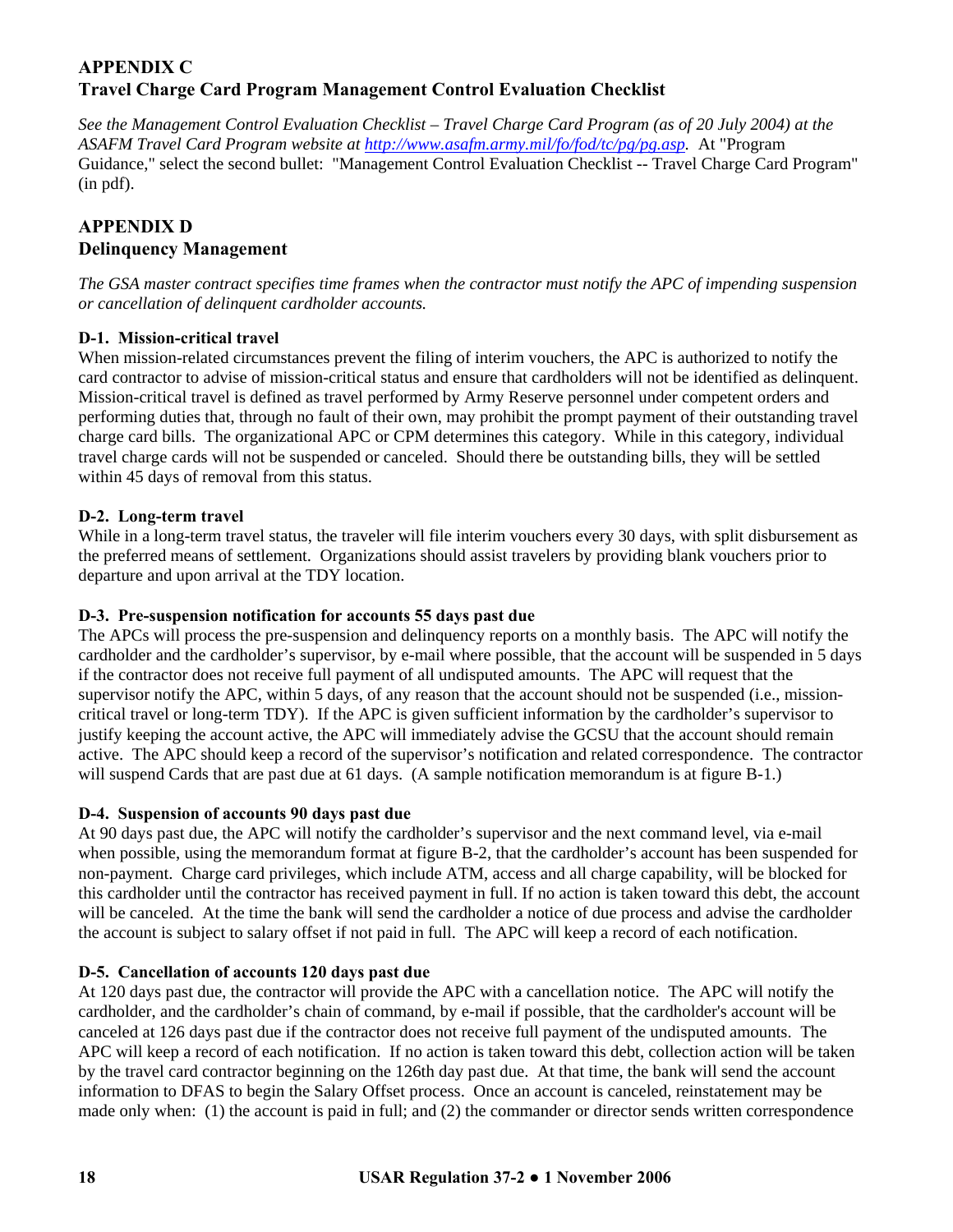to the card contractor requesting reinstatement. The contractor reserves the right to deny the reinstatement request.

#### **D-6. Cancellation of accounts suspended two times**

Cancellation of an account will also occur if the account has been suspended two times during a 12-month period for non-payment of undisputed principal amounts and again becomes past due. Accounts that have been suspended twice during a 12-month period will be considered, for cancellation purposes, past due for the third time at 45 days from the closing date on the statement of the account in which the charge appeared.

# **GLOSSARY**

**APC**  Agency Program Coordinator

**APM**  Army Program Manager

**AR**  Army Reserve

**ARPM**  Army Reserve Program Manager

**ASA FM&C**  Assistant Secretary of the Army Financial Management and Comptroller

**ATM**  Automated Teller Machine

**CPM**  Component Program Manager

**DFAS**  Defense Finance and Accounting Service

**DOD**  Department of Defense

**DNO**  Defense Network Operations

**EAGLS**  Electronic Accounting Government Ledger System

**EFT**  Electronic Fund Transfer

**GCSU**  Government Card Services Unit

**GSA**  General Service Administration